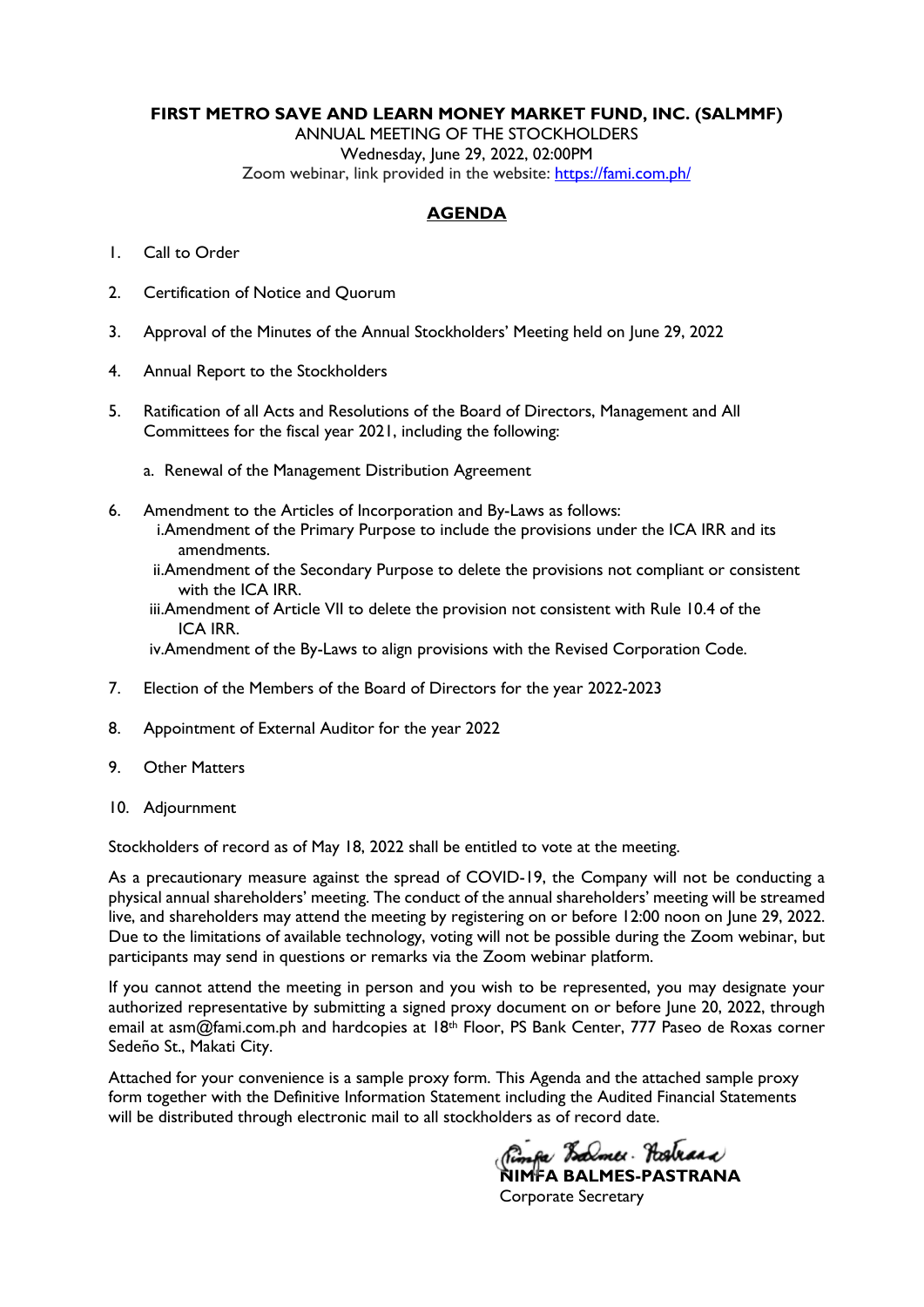#### PROXY

The undersigned stockholder of **FIRST METRO SAVE AND LEARN MONEY MARKET FUND, INC.** hereby appoints or in his absence, the Chairman of the meeting, as  $\Box$  or in his absence, the Chairman of the meeting, as attorney-in-fact and proxy, with power of substitution, to present and vote all shares registered in his/her/its name at the annual meeting of stockholders of the Company on Wednesday, June 29, 2022 and at any of the adjournments thereof. The proxy shall be revoked only in writing and by informing the Corporate Secretary prior to the annual stockholders meeting.

The proxy may vote by checking  $(\checkmark)$  the area that corresponds to his vote. In the election of the Members of the Board of Directors, the proxy shall indicate number of votes on the blank place provided beside the names of the nominees or check abstain should they wish to do so.

| <b>ITEMS</b>                                                                   |            | <b>ACTIONS</b> |                |
|--------------------------------------------------------------------------------|------------|----------------|----------------|
|                                                                                | <b>Yes</b> | $\bf N_0$      | <b>Abstain</b> |
| 1. Approval of the Minutes of the Annual Stockholders' Meeting held on Appro   |            |                |                |
| the Minutes of the Annual Stockholders' Meeting held on June 29, 2022          |            |                |                |
| Ratification of all Acts and Resolutions of the Board of Directors,<br>2.      |            |                |                |
| Management and All Committees for the fiscal year 2021, including the          |            |                |                |
| following:                                                                     |            |                |                |
|                                                                                |            |                |                |
| a. Renewal of the Management Distribution Agreement                            |            |                |                |
| Amendment of Articles of Incorporation and By-Laws<br>3.                       |            |                |                |
|                                                                                |            |                |                |
| a. Amendment of the Primary Purpose to include the provisions under the        |            |                |                |
| ICA IRR and its amendments.                                                    |            |                |                |
| b. Amendment of the Secondary Purpose to delete the provisions not             |            |                |                |
| compliant or consistent with the ICA IRR.                                      |            |                |                |
| c. Amendment of Article VII to delete the provision not consistent with        |            |                |                |
| Rule 10.4 of the ICA IRR.                                                      |            |                |                |
| d. Amendment of the By-Laws to align provisions with the Revised               |            |                |                |
| Corporation Code.                                                              |            |                |                |
| Election of the Members of the Board of Directors for the year 2022-2023<br>4. | # of Votes |                |                |
| Mr. Michael G. Say                                                             |            |                |                |
| Mr. Eduardo R. Carreon                                                         |            |                |                |
| Mr. Edgar B. Solilapsi (Independent Director)                                  |            |                |                |
| Fr. Rafael K. Eloriaga, CM (Independent Director)                              |            |                |                |
| Mr. Jose Allan I. Arellano (Independent Director)                              |            |                |                |
| Fr. Roderick C. Salazar, Jr., SVD (Independent Director)                       |            |                |                |
| Dr. Bernardo M. Villegas (Independent Director)                                |            |                |                |
|                                                                                | Yes        | N <sub>0</sub> |                |
| 5.<br>Appointment of External Auditor for the year 2022                        |            |                |                |

#### PRINTED NAME OF STOCKHOLDER DATE

#### SIGNATURE OF STOCKHOLDER/ AUTHORIZED SIGNATORY

\_\_\_\_\_\_\_\_\_\_\_\_\_\_\_\_\_

<sup>1</sup> Please fill-out and sign the proxy form and return via mail/email/Metrobank Branches on or before 5:00 p.m. on June 20, 2022. Via Mail: To the Corporate Secretary, 18th Floor, PS Bank Center, 777 Paseo de Roxas corner Sedeño St., Makati City

\_\_\_\_\_\_\_\_\_\_\_\_\_\_\_\_\_\_\_\_\_\_\_\_\_\_\_\_\_\_ \_\_\_\_\_\_\_\_\_\_\_\_\_\_\_\_\_\_\_\_

Via Email: asm@fami.com.ph | Via Fax: 02816-0467 | Via MBTC Branches: Use Pouch Code 90020. This service is free of charge. <sup>2</sup>This proxy shall be valid for a period of five (5) years from the date of its execution. This proxy shall continue to be in effect until and unless withdrawn by written notice delivered to the Corporate Secretary, but shall not apply in instances wherein the undersigned personally attends the meeting.

<sup>3</sup>If no name is provided; the Chairman of the Meeting will act as the proxy.

THIS PROXY NEED NOT BE NOTARIZED. IF THE STOCKHOLDER ATTENDS IN PERSON AND EXPRESSES HIS INTENTION TO VOTE IN PERSON, THE PROXY WILL BE REVOKED.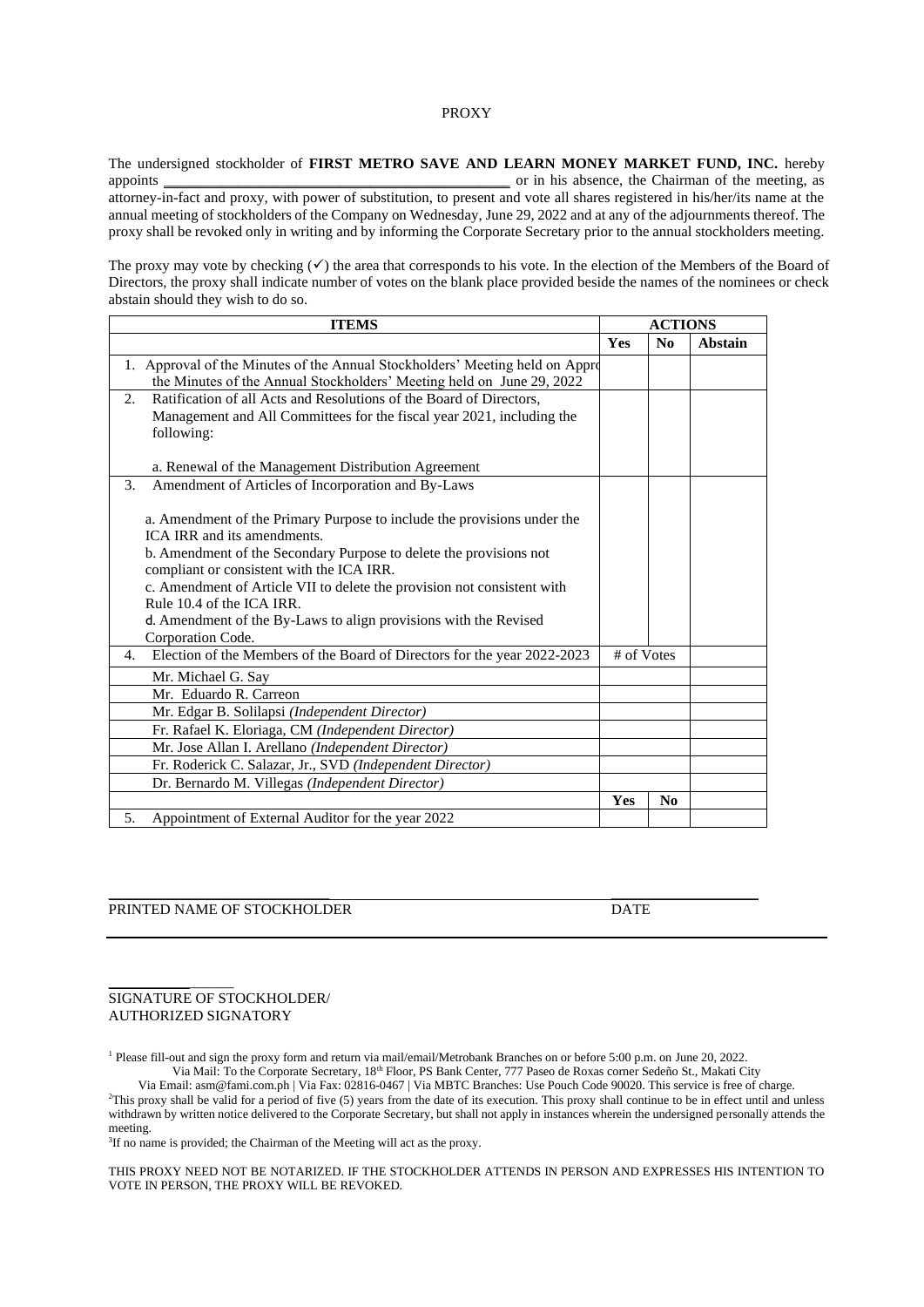## **SECURITIES AND EXCHANGE COMMISSION**

### **SEC FORM 20-IS**

### INFORMATION STATEMENT PURSUANT TO SECTION 20 OF THE SECURITIES REGULATION CODE

- 1. Check the appropriate box ( ) Preliminary Information Statement (/) Definitive Information Statement
- 2. Name of registrant as specified in its charter: **FIRST METRO SAVE & LEARN MONEY MARKET FUND, INC.**
- 3. Province, Country or other jurisdiction of incorporation or organization; **Metro Manila, Philippines**
- 4. SEC Identification number: **CS201801646**
- 5. BIR Tax Identification Code: **009-911-041-000**
- 6. Address of Principal Office: **18th Floor, PS Bank Center, 777 Paseo de Roxas corner Sedeño St., Makati City**
- 7. Telephone Number: **(***632)* **8912860, (632)8405710, Fax No. (632) 8160467**
- 8. Date, time, place, of the meeting of security holders:

| <b>Date</b> :       | June 29, 2022                        |
|---------------------|--------------------------------------|
| $\mathsf{Time}\; :$ | 2:00 p.m.                            |
| <b>Place :</b>      | Zoom webinar at the link provided in |
|                     | https://fami.com.ph/                 |

- 9. Approximate date on which the Information Statement is first to be sent or given to security holders: **June 8, 2022**
- 10. Securities registered pursuant to Sections 4 and 8 of the RSA:

| Title of each class  | Number of Shares of Common Stock |
|----------------------|----------------------------------|
|                      | Outstanding (Par value of P1.00) |
| <b>Common Shares</b> | 2,901,666,469 shares             |

11. Are any or all of registrant's securities listed on the Philippine Stock Exchange? **No.**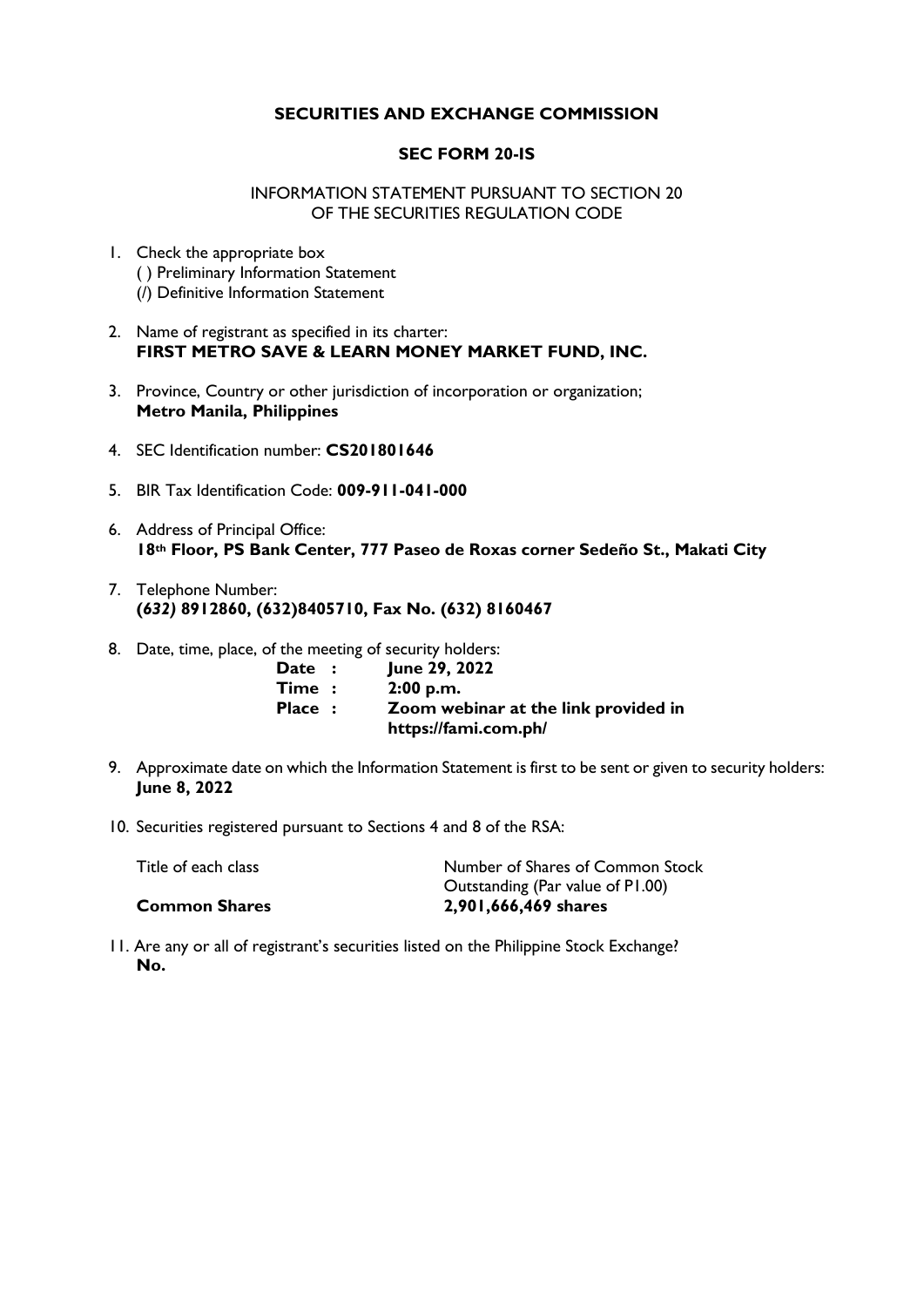## **PART I - INFORMATION STATEMENT**

## **A. GENERAL INFORMATION**

### **Item 1. Date, Time, and Place of Meeting of Security Holders**:

| Date |  | Wednesday, June 29, 2022 |  |  |  |
|------|--|--------------------------|--|--|--|
|------|--|--------------------------|--|--|--|

Time : 02:00 p.m.

Place : Zoom webinar at the link provided in https://fami.com.ph/

### **Mailing Address of the Registrant**

18th Floor, PS Bank Center, 777 Paseo de Roxas, corner Sedeño St., Makati City

**Approximate date on which the Information Statement is first to be sent or given to security holders:** 

June 8, 2022

### **Item 2. Right of Appraisal:**

Any stockholder who dissents to the proposed amendment in Articles of Incorporation (see Item 17), which amendment pertains to the amendment of Article VII (b) to delete the phrase "Provided, however, that no such redemption may be made unless the remaining unimpaired capital of the Corporation shall be at least 50% of its outstanding liabilities to the creditors of the Corporation" to comply with Rule 10.1 of the ICA-IRR, shall be entitled to exercise his right of appraisal in accordance with Section 81 of the Revised Corporation Code.

### **Item 3. Interest of Certain Persons in or Opposition to Matters to be Acted Upon:**

a) Other than election to office, there is no matter to be acted upon in which any director or executive officer is involved or had a direct, indirect or substantial interest.

b) No director has informed the registrant, in writing or otherwise, that he intends to oppose any action to be taken by the registrant at the Meeting.

### **B. CONTROL & COMPENSATION INFORMATION**

### **Item 4. Voting Securities and Principal Holders Thereof:**

### **a) Class of Voting Shares:**

| <b>Class of Voting Securities</b> | <b>Total Outstanding Shares</b> | <b>Votes Entitlement</b> |
|-----------------------------------|---------------------------------|--------------------------|
| Common Shares                     | 2,901,666,469                   | One (1) vote per Share   |

### **b) Record Date**

Stockholders of record as of May 18, 2022 are entitled to notice and to vote in the Annual Stockholders Meeting.

### c) **Manner of Voting**

A shareholder may vote in person or by proxy. Article III, Section 7 of the Amended By-Laws of the Corporation provides that any shareholder entitled to vote at shareholders' meetings may be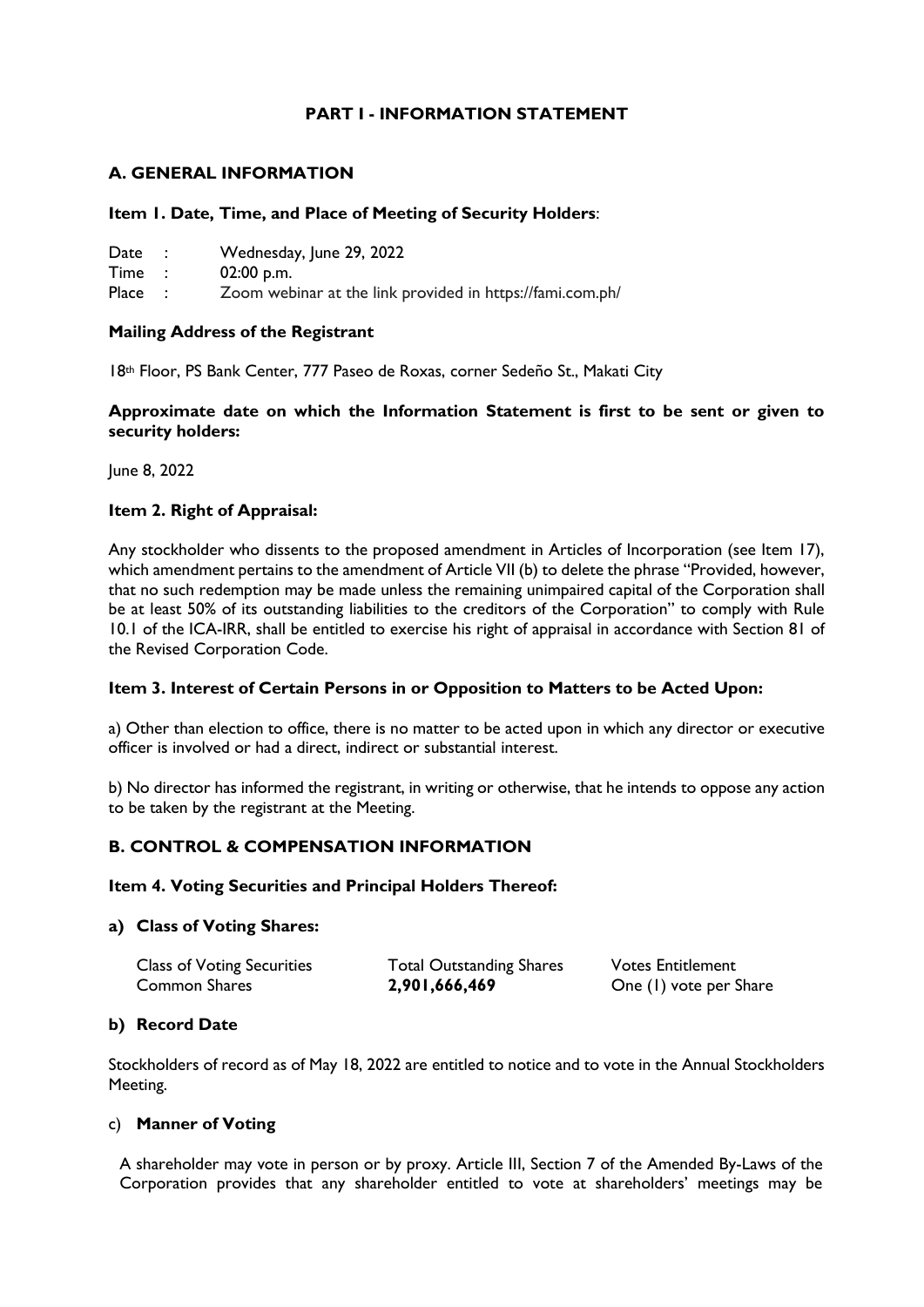represented and vote thereat by proxy appointed in an instrument in writing, subscribed by such shareholder or by his duly authorized attorney-in-fact, and delivered to the Secretary at least five (5) business days or such other period as may be determined by the Board of Directors. Proxies shall be properly signed, but they shall require no other attestation.

In the election of Directors, shareholders shall be entitled to vote, in person or by proxy, the number of shares owned by him for as many persons as there are Directors to be elected and for whose election he has a right to vote, or to cumulate his votes by giving one candidate as many votes as the number of such Directors multiplied by the number of his shares shall equal, or by distributing such votes on the same principle among any number of candidates.

## **d) Security Ownership of Certain Record and Beneficial Owners and Management:**

| <b>Title of</b><br><b>Class</b> | <b>Name and Address of Owner</b>                                                                             | Name of<br><b>Beneficial</b><br>Owner | <b>Citizenship</b> | No. of<br><b>Shares</b><br><b>Held</b> | <b>Percent to</b><br><b>Outstanding</b><br><b>Shares</b> |
|---------------------------------|--------------------------------------------------------------------------------------------------------------|---------------------------------------|--------------------|----------------------------------------|----------------------------------------------------------|
| Common<br><b>Shares</b>         | <b>BRG Realty Corporation</b><br>#16 Emilio Osmena St., Cebu City                                            | Same                                  | Filipino           | 159,254,927                            | 10.15%                                                   |
| Common<br><b>Shares</b>         | <b>Smart Communications Employees</b><br>Multi Purpose Cooperative<br>(SEMPCO <sup>12</sup>                  | Same                                  | Filipino           | 143,584,771                            | 9.15%                                                    |
| Common<br><b>Shares</b>         | Novaliches Development<br>Cooperative <sup>/3</sup><br>Buenmar cor. Sarmiento St.<br>Novaliches, Quezon City | Same                                  | Filipino           | 95,419,847                             | 6.08%                                                    |
| Common<br><b>Shares</b>         | Tasco, Inc. /4<br>#70 20th Avenue Cubao, Quezon<br>City                                                      | Same                                  | Filipino           | 88,196,990                             | 5.62%                                                    |

The following stockholders own more than 5% of the common voting securities as March 31, 2022.

/1 BRG Realty Corporation is the registered owner of the shares in the books of the Company. The Board of Directors of BRG Realty Corporation has the right to appoint actual person or persons acting individually or jointly to direct the voting or disposition of the shares held by the corporation. The person who will exercise the voting powers over the shares of BRG Realty Corporation is Ms. Ophelia Dy or any other officer/s appointed by the Board.

<sup>/2</sup> Smart Communications Employees Multipurpose Cooperative (SEMPCO) is the registered owner of the shares in the books of the Company. The Board of Directors of SEMPCO has the right to appoint actual person or persons acting individually or jointly to direct the voting or disposition of the shares held by the corporation. The person who will exercise the voting powers over the shares of SEMPCO is Adrian O. Ada, Chairperson, or any officers appointed by the Board.

 $\beta$  Novaliches Development Cooperative is the registered owner of the shares in the books of the Company. The Board of Directors of Novaliches Development Cooperative has the right to appoint actual person or persons acting individually or jointly to direct the voting or disposition of the shares held by the corporation. The person who will exercise the voting powers over the shares of Novaliches Development Cooperative is Ms. Evelyn C. Dimacale or any officers appointed by the Board.

/4 Tasco, Inc is the registered owner of the shares in the books of the Company. The Board of Directors of Tasco, Inc. has the right to appoint actual person or persons acting individually or jointly to direct the voting or disposition of the shares held by the corporation. The person who will exercise the voting powers over the shares of Tasco, Inc. is Mr. Edwin Cua or any officers appointed by the Board.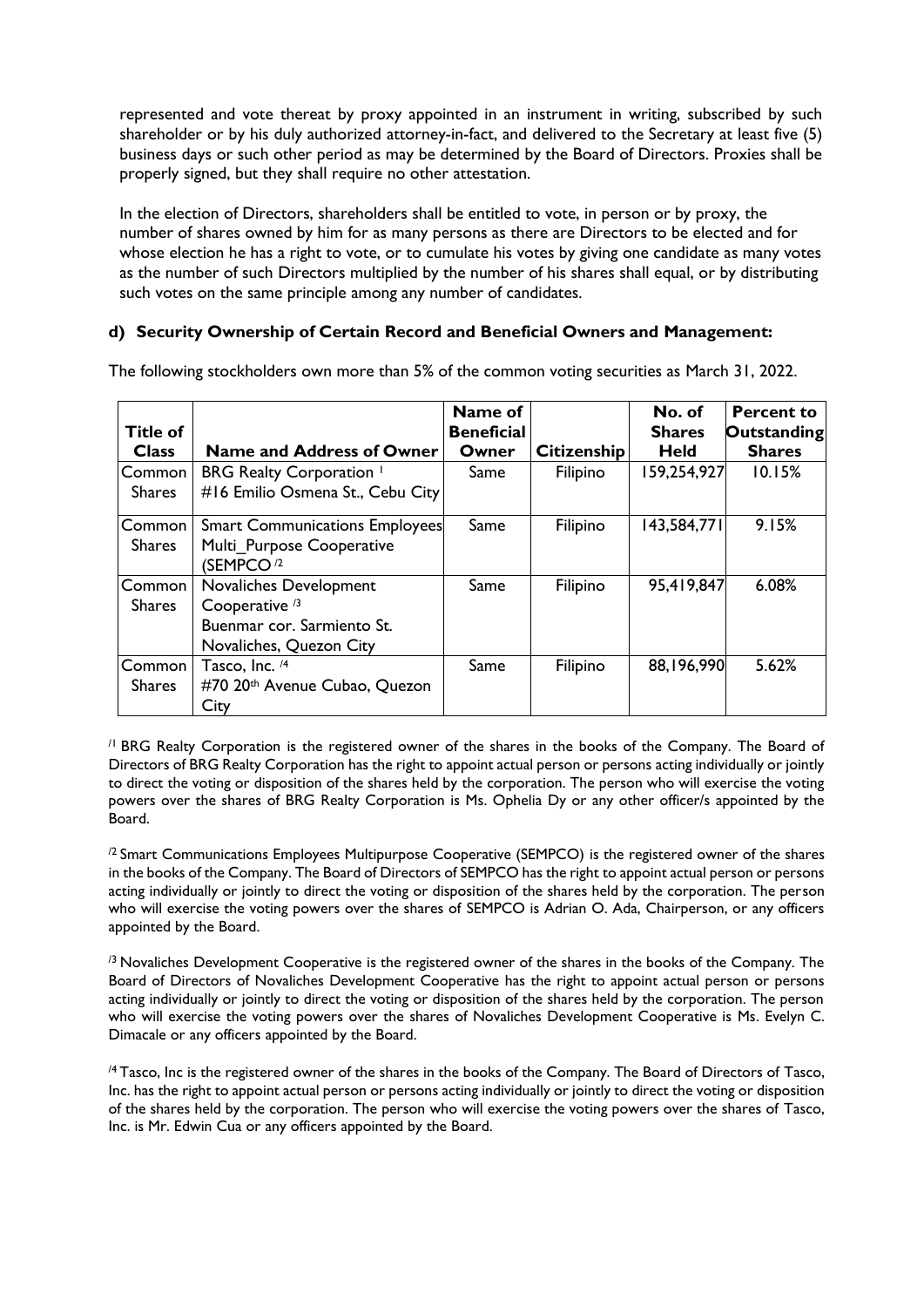## **Security Ownership of Directors/Management:**

|                       | <b>Name of Beneficial</b>     | <b>Amount and</b><br><b>Nature of</b> |                    | <b>Percent to</b><br>Outstanding |
|-----------------------|-------------------------------|---------------------------------------|--------------------|----------------------------------|
| <b>Title of Class</b> | Owners                        | Ownership                             | <b>Citizenship</b> | <b>Shares</b>                    |
| <b>Common Shares</b>  | Michael G. Say                |                                       | Filipino           | $0.000\%$                        |
| <b>Common Shares</b>  | Fr. Rafael K. Eloriaga*       |                                       | Filipino           | 0.000%                           |
| <b>Common Shares</b>  | Eduardo R. Carreon            |                                       | Filipino           | 0.000%                           |
| Common Shares         | Edgar B. Solilapsi*           |                                       | Filipino           | 0.000%                           |
| <b>Common Shares</b>  | Fr. Roderick C. Salazar, Jr.* |                                       | Filipino           | 0.000%                           |
| <b>Common Shares</b>  | Dr. Bernardo M. Villegas*     |                                       | Filipino           | 0.000%                           |
| <b>Common Shares</b>  | lose Allan I. Arellano*       |                                       | Filipino           | 0.000%                           |
| <b>Common Shares</b>  | <b>Maricel Madrid</b>         |                                       | Filipino           | 0.000%                           |
| <b>Common Shares</b>  | llonathan Tabac               |                                       | Filipino           | 0.000%                           |
| <b>Common Shares</b>  | Nimfa B. Pastrana             | 2,383,086                             | Filipino           | 0.152%                           |

Following are the securities owned by directors and officers of the Fund as of March 31, 2022:

\*Independent Directors

The Corporation knows of no other person holding more than 5% of common shares under a voting trust or similar agreement.

There is no arrangement that may result in a change in control of the registrant.

No change of control in the Corporation has occurred since the beginning of its last fiscal year.

## **Item 5. Directors and Executive Officers**

Incumbent Directors (6) - All directors are elected for a term of one year and until their successor shall have been elected or qualified. Below is a list of SALMMF's incumbent directors with their corresponding business affiliations and other qualifications.

All other officers shall be elected/appointed by the Board of Directors. Vacancies occurring among such officers however arising shall be filled by the Board.

| <b>Name</b>        | <b>Experience</b>                                                        |
|--------------------|--------------------------------------------------------------------------|
| Michael G. Say     | Mr. Michael G. Say, 60, Filipino. Mr. Say is a new nominee director. He  |
| Chairman           | graduated from De La Salle University with a degree in Management of     |
|                    | Financial Institutions.                                                  |
|                    |                                                                          |
|                    | He is currently Chairman of the following companies: Capitalwise         |
|                    | Groups Ltd., (2008 to present), Atlantic Archers Achiever Corporation    |
|                    | (2004 to present), Chef and Cooks Market Corporation (2009 to            |
|                    | present), and Crusade for Better Philippines Inc., Hiratsuka Int'l Corp. |
|                    |                                                                          |
|                    | He was the former Chairman for the following companies: Poc and Poc      |
|                    | Corporation (2010 to 2016), Chic Uniform, Inc. (2002 to 2013) and        |
|                    | Tokagawa Global Corporation (2004 to 2013).                              |
| Eduardo S. Carreon | Mr. Carreon, 71 years old, Filipino, term of office is one year. Mr.     |
| President          | Carreon has been serving as a member of the Board of Director of         |
|                    | Save and Learn Money Market Fund, Inc. since June 2018. He is the        |
|                    | President and CEO of CVLF Consultancy and Outsourcing                    |
|                    | Corporation since 2009. He served in various positions with Maybank      |

The Board of Directors of the Fund as of May 18, 2022 are as follows: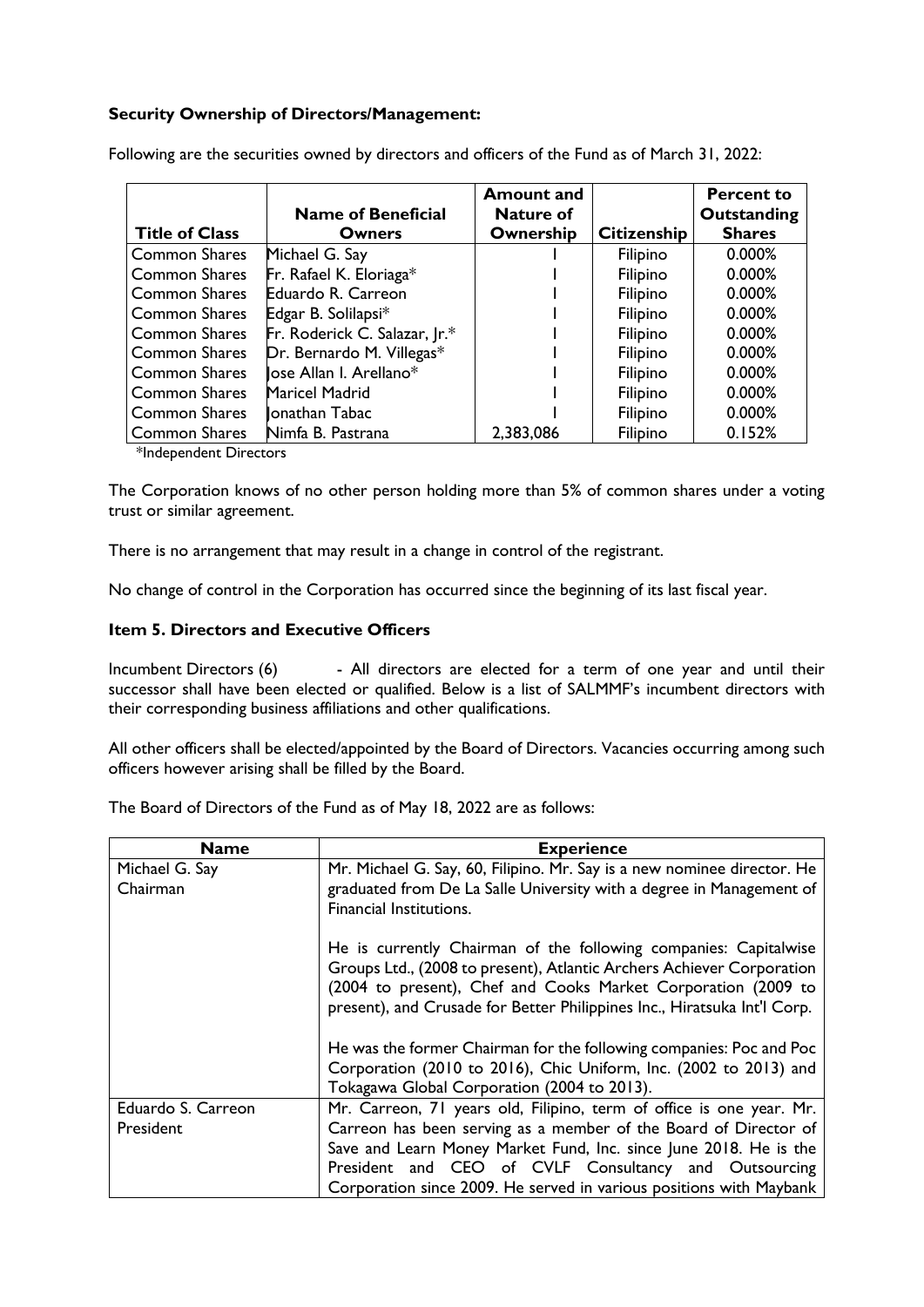|                                                    | Philippines since 1999. He was Consultant (2008-2009), and prior,<br>Senior Vice President of the Enterprise Financial Services (2003-2008).<br>He served as Consultant for Capital Advisors for Private Enterprise<br>Expansion Inc. from 1998-1999. He was also Country Manager for Dow<br>Jones Philippines (1995-1998); General Manager, Philippine Finance and<br>Investment Company, Hong Kong (1979-1981); Assistant Vice<br>President, PCIBank - 1974-1979; and Pro Manager, Citibank from<br>1970-1973. Mr. Carreon graduated from the Ateneo de Manila<br>University in 1969 with a Bachelor of Arts degree. He is also an MBA<br>candidate from the Ateneo Graduate School of Business.                                                                                                                                                                                                                                                                                                                                                                                                                                                                                                                                                                                                                       |
|----------------------------------------------------|--------------------------------------------------------------------------------------------------------------------------------------------------------------------------------------------------------------------------------------------------------------------------------------------------------------------------------------------------------------------------------------------------------------------------------------------------------------------------------------------------------------------------------------------------------------------------------------------------------------------------------------------------------------------------------------------------------------------------------------------------------------------------------------------------------------------------------------------------------------------------------------------------------------------------------------------------------------------------------------------------------------------------------------------------------------------------------------------------------------------------------------------------------------------------------------------------------------------------------------------------------------------------------------------------------------------------|
| Jose Allan I. Arellano<br>Independent Director     | Mr. Jose Allan I. Arellano, 52 years old, Filipino, term of office is one<br>year. Mr. Arellano has been serving as a member of the Board of<br>Director of Save and Learn Money Market Fund, Inc. since June 2018<br>and First Metro Save and Learn Philippine Index Fund, Inc. since<br>December 2017. He is the Executive Director of Catholic Educational<br>Association of the Philippines since 2015 and General Manager of the<br>CEAP Retirement Fund, Incorporated. He ensures that the two<br>organization are fiscally and programmatically sound and strategically<br>advancing their purposes and goals. He has served 15 years of teaching,<br>in administrative and supervisory work at St. Scholastica's College High<br>School Unit, Manila and was awarded the "Teaching Chair Holder"                                                                                                                                                                                                                                                                                                                                                                                                                                                                                                                 |
|                                                    | from 1994-2006. He finished his BSE Major in Social Science and<br>Certificate for English Teaching, Cum Laude at Philippine Normal<br>University. He earned his Master's degree in Religious Studies/Pastoral<br>Ministry at St. Vincent School of Theology, Adamson University. Mr.<br>Arellano was also Principal, in Basic Education Dept., at World Citi<br>Colleges and St. James College where he formulated, recommended,<br>documented plans, policies, rules and procedures in line with the<br>objective and goals of the two institutions. He was one of the Gawad<br>Tanglaw Awardees of the Philippine Normal University in 2020. The<br>Award is given to outstanding alumni of the university who<br>distinguished themselves in the field of education.                                                                                                                                                                                                                                                                                                                                                                                                                                                                                                                                                 |
| Fr. Rafael K. Eloriaga, CM<br>Independent Director | Fr. Rafael K. Eloriaga, 58 years old, Filipino, term of office is one year.<br>Fr. Eloriaga has been serving as a member of the Board of Director of<br>Save and Learn Money Market Fund, Inc. since June 2018. He is also the<br>Independent Director for First Metro Save and Learn Equity Fund, Inc.,<br>First Metro Save and Learn Fixed Income Fund, Inc., First Metro<br>Consumer Fund on MSCI Philippine IMI, Inc., and First Metro Philippine<br>Equity Exchange Traded Fund, Inc. He is currently the Vice-President<br>for Finance of Adamson University (2016-present), a member of the<br>Finance Committee, General Curia under the Congregation of the<br>Mission (2013 to present) and joined as member of the Board of<br>Trustees of the Universidad De Sta. Isabel- Naga City (2016 to present).<br>He was also former Cebu Business Center Head for Central and<br>Eastern Visayas Senior Manager of BPI Family from 2005-2006 and the<br>Provincial Econome, Philippine Province-Congregation of the Mission<br>(2012-2016). He took up his AB Philosophy and Letter at Dela Salle<br>University in 1983 and his BS Accountancy at Fr. Saturnino Urios<br>University in 1994. He finished the Curriculum of Ordained Ministry<br>and Masters in Pastoral Theology at St. Vincent School of Theology. |
| Fr. Roderick C. Salazar<br>Independent Director    | Fr. Roderick C. Salazar, 75, Filipino. He is an Independent Director of<br>First Metro Save and Learn Dollar Bond Fund, Inc., First Metro Save                                                                                                                                                                                                                                                                                                                                                                                                                                                                                                                                                                                                                                                                                                                                                                                                                                                                                                                                                                                                                                                                                                                                                                           |
|                                                    | and Learn Money Market Fund, Inc., First Metro Asia Focus Equity Fund,<br>Inc., and First Metro Save and Learn Philippine Index Fund, Inc.                                                                                                                                                                                                                                                                                                                                                                                                                                                                                                                                                                                                                                                                                                                                                                                                                                                                                                                                                                                                                                                                                                                                                                               |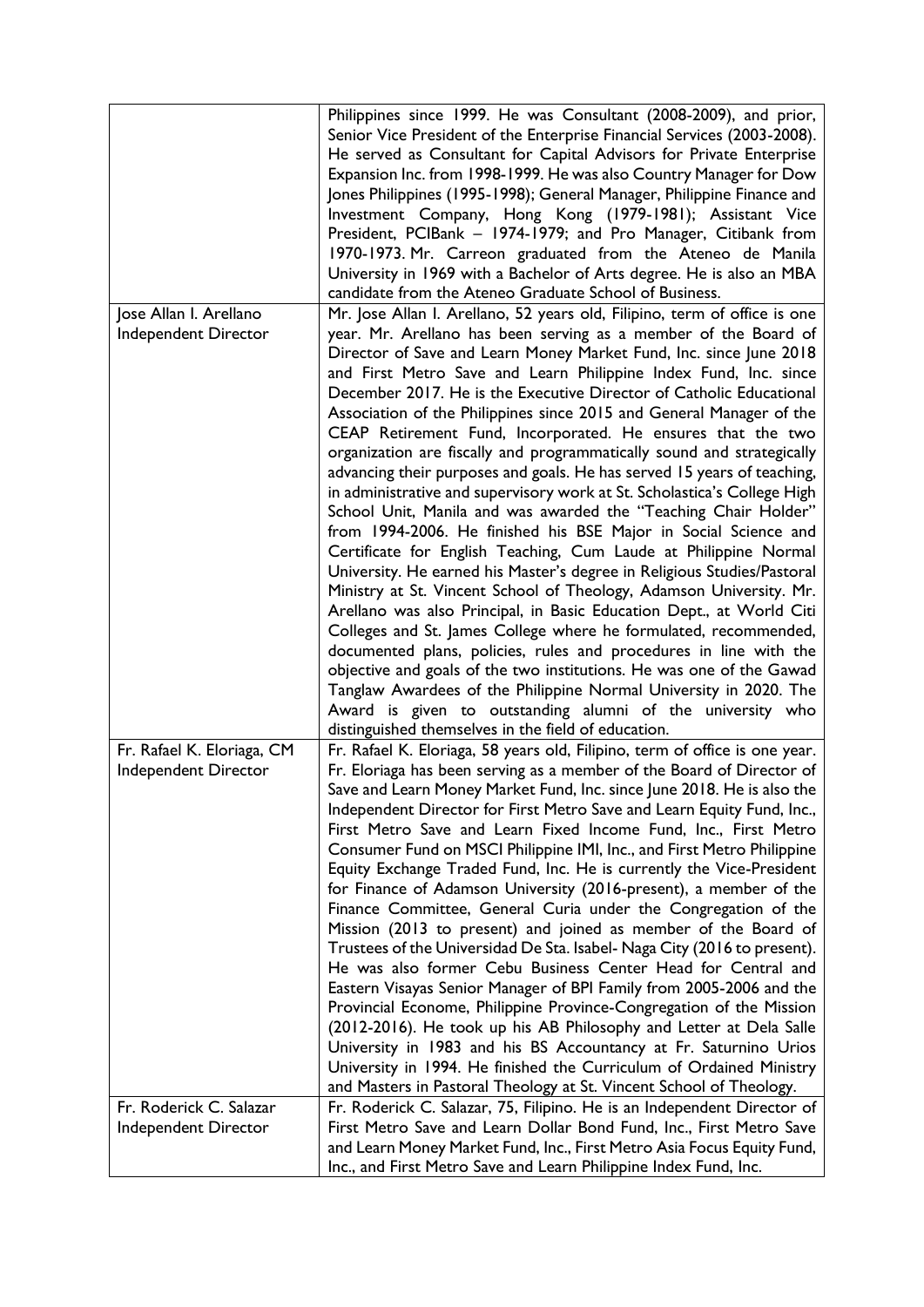|                                                  | For more than 15 years, until June 2014, he was Chair of the Board of<br>Trustees of St. Jude Catholic School in Manila. In 2017, he was elected<br>back to the same SJCS Board and served till 2020. He was the Chair of<br>the Board of Trustees of St. Scholastica's College, Westgrove. He<br>continues to be the Chair of the Board of Trustees of St. Agnes<br>Academy in Legazpi City. He is a past member of the Board of Trustees<br>of St. Paul University in Dumaguete City. He is the Chair of the Board<br>of Trustees of Center for Educational Measurement (CEM). He was<br>the Regional Secretary for Asia and the Vice-president for Asia of the<br>Office<br>Internationale de l'Enseignement Catholique<br>(OIEC)<br>[International Office of Catholic Education] after serving as its President<br>in 2011-2015. He also served as the Executive Secretary of the Office<br>of Education and Faith Formation of the Federation of Asian Bishops<br>Conferences (FABC-OEFF). Most of his priestly ministry he spent at<br>the University of San Carlos in Cebu City. From 1975 until 2009, at<br>USC he served in various administrative positions including Vice<br>President for Administration, Vice President for Academic Affairs,<br>Presidential Assistant for External and Alumni Affairs, and President for<br>four 3-year terms: 1987-1990; 1990-1993) (2004-2007) (2007-2010).<br>On August 14, 2010, in the Archdiocese of Cebu, he received the Papal<br>Award Croce Pro Ecclesia et Pontifice for his years of service to<br>Catholic Education. His congregation appointed him Director of SVD<br>Mission Philippines, Inc, in 2014-2017. Catholic Educational Association<br>of the Philippines (CEAP), the unified group of all Catholic schools in<br>the country, he served as its President for 16 years. In September 2020,<br>for his service to Catholic Education, CEAP awarded him the Pro \Deo<br>et Patria Award. |
|--------------------------------------------------|-----------------------------------------------------------------------------------------------------------------------------------------------------------------------------------------------------------------------------------------------------------------------------------------------------------------------------------------------------------------------------------------------------------------------------------------------------------------------------------------------------------------------------------------------------------------------------------------------------------------------------------------------------------------------------------------------------------------------------------------------------------------------------------------------------------------------------------------------------------------------------------------------------------------------------------------------------------------------------------------------------------------------------------------------------------------------------------------------------------------------------------------------------------------------------------------------------------------------------------------------------------------------------------------------------------------------------------------------------------------------------------------------------------------------------------------------------------------------------------------------------------------------------------------------------------------------------------------------------------------------------------------------------------------------------------------------------------------------------------------------------------------------------------------------------------------------------------------------------------------------------------------------------------------------------------------------------------------|
| Mr. Edgar B. Solilapsi                           | Mr. Edgar B. Solilapsi, 68 years old, Filipino, term of office is one year.                                                                                                                                                                                                                                                                                                                                                                                                                                                                                                                                                                                                                                                                                                                                                                                                                                                                                                                                                                                                                                                                                                                                                                                                                                                                                                                                                                                                                                                                                                                                                                                                                                                                                                                                                                                                                                                                                     |
| Independent Director<br>Dr. Bernardo M. Villegas | Mr. Solilapsi has been serving as a member of the Board of Director of<br>Save and Learn Money Market Fund, Inc. since June 2018. He is also an<br>Independent Director for First Metro Save and Learn Equity Fund, Inc.<br>and First Metro Save and Learn Fixed Income Fund, Inc. He served as<br>the Executive Vice President (EVP) for Investments in the Social<br>Security System (SSS) (2010 to 2014). Prior to his stint as EVP, he held<br>various positions in SSS from 1988 to 2010. Prior to joining SSS, Mr.<br>Solilapsi held various positions in other institutions. He was also<br>Teacher for International School and a professional lecturer at the<br>University of the Philippines College of Business Administration. He<br>received his Bachelor of Science in Mathematics degree from the<br>University of the Philippines in 1973 and earned a master in business<br>administration from the University of the Philippines in 1981. He also<br>took a course on Operations Research / Management Science, Fellow,<br>Life Management, from the Institute of Atlanta, Georgia also in 1981.<br>Dr. Bernardo M. Villegas, Ph.D., 81, Filipino. Dr. Villegas is a new                                                                                                                                                                                                                                                                                                                                                                                                                                                                                                                                                                                                                                                                                                                                                                     |
| Independent Director                             | nominee director. He serves as the Senior Vice President of the                                                                                                                                                                                                                                                                                                                                                                                                                                                                                                                                                                                                                                                                                                                                                                                                                                                                                                                                                                                                                                                                                                                                                                                                                                                                                                                                                                                                                                                                                                                                                                                                                                                                                                                                                                                                                                                                                                 |
|                                                  | University of Asia and the Pacific. Dr. Villegas serves as an Educational<br>Consultant for the Parents for Education Foundation Inc. ("PAREF"),<br>and a columnist in the Manila Bulletin. Dr. Villegas also serves as the<br>Dean of the School of Economics of the University of Asia & the Pacific<br>and as Consultant of Bank of Philippine Islands, and Transnational<br>Diversified Inc. He serves as Director of Transnational Diversified Inc.<br>from 2000 to present. He has been the Chairman of Filipino Fund Inc.<br>since June 2012. He serves as a Member of Board of Trustees of The<br>Insular Life Assurance Company, Ltd. and South East Asia Advisory<br>Board of Rolls Royce Group plc from 1995 to 2002. He serves as a                                                                                                                                                                                                                                                                                                                                                                                                                                                                                                                                                                                                                                                                                                                                                                                                                                                                                                                                                                                                                                                                                                                                                                                                                 |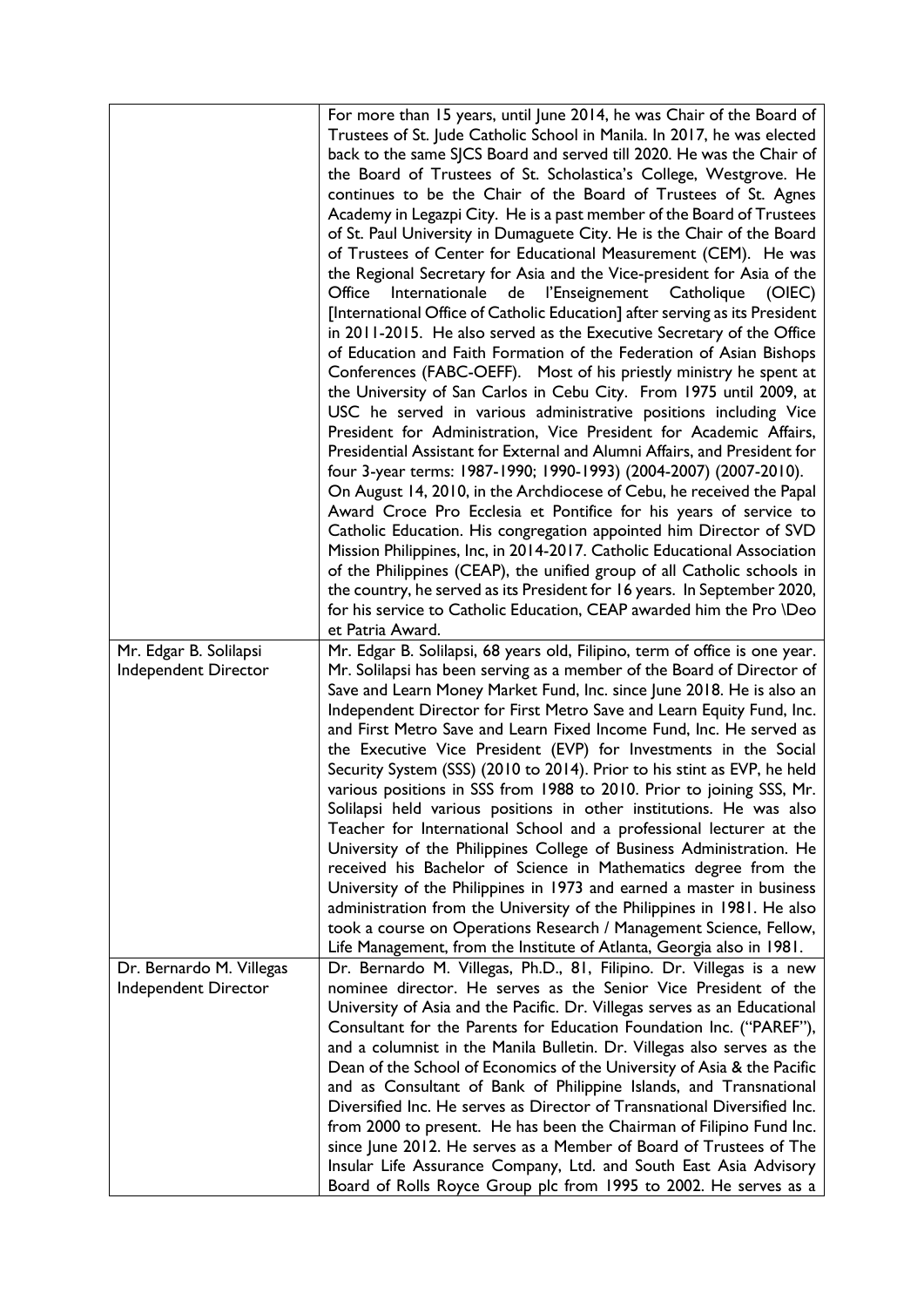| Member of the Board of Directors of leading firms in the food and                                                                             |
|-----------------------------------------------------------------------------------------------------------------------------------------------|
| beverage, sugar milling, pharmaceutical, electric power, banking,                                                                             |
| information<br>technology,<br>construction,<br>agribusiness,<br>trading,                                                                      |
| transportation and engineering industries. He began to serve in the                                                                           |
| Board of AMC in 1999. He serves as Director of Filipino Fund Inc. He                                                                          |
| was President of Philippine Economic Society. He served as Project                                                                            |
| Director, Philippine Economic History under the National Historical                                                                           |
| Commission; Member, Preparatory Commission for Constitutional                                                                                 |
| Reforms and Constitutional Commission; Consultant, Productivity                                                                               |
| Development Center-National Economic Council and Program                                                                                      |
| Implementation Agency. He serves as the Chairman of Center for                                                                                |
| Research and Communication. He is a Member of the boards of several                                                                           |
| foundations such as Dualtech Foundation, Pilipinas Shell Foundation and<br>PHINMA Foundation. He is a Member of the board of Trustees of the  |
| Makati Business Club. He is Professor of the University of Asia and the                                                                       |
| Pacific, Manila, Philippines, and a Visiting Professor in Economics, IESE                                                                     |
| Business School, Barcelona, Spain. His special fields of study are                                                                            |
| developments economics, social economics, business economics and                                                                              |
| strategic management. He is a Certified Public Accountant, having been                                                                        |
| one of the CPA board topnotchers in 1958. He is the Consultant on                                                                             |
| Strategic Planning and Management.                                                                                                            |
|                                                                                                                                               |
| He also served as Chairman of Filipino Fund Inc. until February 2007,                                                                         |
| Co-Chairman until November 30, 2007 and served as its President. He                                                                           |
| served as Chairman, Department of Economics-De La Salle University                                                                            |
| Manila and Director, Economic Research Bureau and Graduate School                                                                             |
| of Business-De La Salle University Manila. He has been an Independent                                                                         |
| Director of Benguet Corp. since June 25, 1998. He has been a Director                                                                         |
| of Alaska Milk Corp. since August 2008. He served as Director of Bank                                                                         |
| of Philippine Islands from 1980 to 2000. He served as a Director of the                                                                       |
| Filipino Fund Inc., from June 1995 to November 30, 2007. He served as<br>a Non-Executive Independent Director of Uniwide Holdings Inc., since |
| September 11, 1994. He served as an Independent Director of Alaska                                                                            |
| Milk Corp. from 1999 to 2006.                                                                                                                 |
|                                                                                                                                               |
| Dr. Villegas holds a Ph.D. in Economics and M.A. in Economics from                                                                            |
| the Harvard University. He obtained his Bachelor's degrees in                                                                                 |
| Commerce and the Humanities (both Summa Cum Laude) from De La                                                                                 |
| Salle University.                                                                                                                             |

The five (5) independent directors, namely, Fr. Rafael K. Eloriaga, CM, Mr. Edgar B. Solilapsi, Mr. Jose Allan I. Arellano, Fr. Roderick C. Salazar, Jr., SVD, and Dr. Bernardo M. Villegas have always possessed the qualifications and none of the disqualifications of an independent director.

## **Executive Officers**

| <b>Name</b>           | <b>Experience</b>                                                      |
|-----------------------|------------------------------------------------------------------------|
| Ms. Maricel L. Madrid | Ms. Maricel L. Madrid, 43 years old, Filipino. She is a Senior Vice    |
| Treasurer             | President of First Metro Investment Corporation and currently heads    |
|                       | the company's Controllership Group. She also holds presidency and      |
|                       | directorship with SBC Properties, Inc., Prima Ventures Development     |
|                       | Corporation and FMIC Equities, Inc. Ms. Madrid also serves as the      |
|                       | Treasurer of- First Metro Securities Brokerage Corporation, First      |
|                       | Metro Asset Management, Inc., First Metro Save Learn Equity Fund,      |
|                       | Inc., First Metro Save and Learn Balanced Fund, Inc., First Metro Save |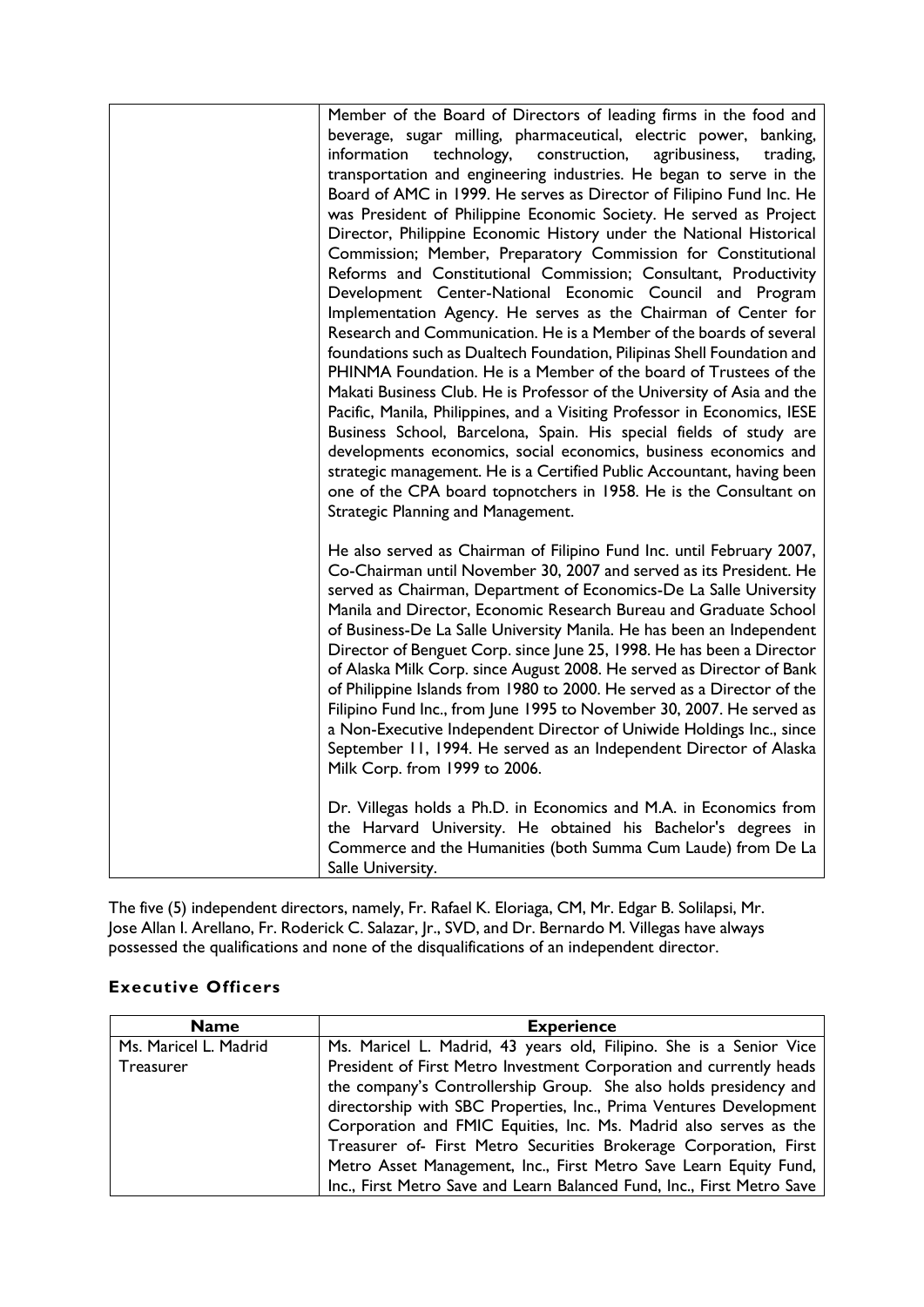|                                                | and Learn Fixed Income Fund, Inc., First Metro Save Learn Dollar Bond<br>Fund, Inc., First Metro Asia Focus Equity Fund, Inc., First Metro Save<br>and Learn Money Market Fund, Inc., First Metro Save and Learn<br>FOCCUS Dynamic Fund, Inc., First Metro Philippine Equity Exchange<br>Traded Fund, Inc., First Metro Consumer Funds on MSCI Philippines<br>IMI, Inc. and First Metro Save & Learn Philippine Index Fund, Inc.<br>She has more than 20 years of solid experience in the banking industry<br>in the areas of audit, risk management, controllership and finance. She<br>was the Controller during her six years stint with a local bank and<br>served as a director and a member of the audit committee for one of<br>the subsidiaries of the said banking group. She started her career as an<br>external auditor with one of the top auditing firms in the country.<br>Ms. Madrid is a Certified Public Accountant and graduated cum laude<br>with a degree of Bachelor of Science in Accountancy from the<br>University of Santo Tomas.                                                                                                                                                 |
|------------------------------------------------|-------------------------------------------------------------------------------------------------------------------------------------------------------------------------------------------------------------------------------------------------------------------------------------------------------------------------------------------------------------------------------------------------------------------------------------------------------------------------------------------------------------------------------------------------------------------------------------------------------------------------------------------------------------------------------------------------------------------------------------------------------------------------------------------------------------------------------------------------------------------------------------------------------------------------------------------------------------------------------------------------------------------------------------------------------------------------------------------------------------------------------------------------------------------------------------------------------------|
| Atty. Nimfa B. Pastrana<br>Corporate Secretary | Atty. Nimfa B. Pastrana, 60 years old, Filipino. She is First Vice President<br>and Asst. Corporate Secretary of First Metro Investment Corporation.<br>She is also the Corporate Secretary of First Metro Save and Learn<br>Balanced Fund, Inc., First Metro Save & Learn Fixed-Income Fund, Inc.,<br>First Metro Save and Learn Equity Fund, Inc. (from May 2005 to<br>present), First Metro Save and Learn Dollar Bond Fund, Inc. (from 2008<br>to present), First Metro Asia Focus Equity Fund, Inc. (from 2010 to<br>present), First Metro Consumer Fund, Inc., First Metro Save and Learn<br>Money Market Fund, Inc., First Metro Save and Learn SALFOCCUS<br>Dynamic Fund, Inc., First Metro Securities Brokerage Corporation,<br>First Metro Asset Management, Inc., PBC Capital Investment<br>Corporation, Prima Ventures Development Corporation, Resiliency<br>(SPC), Inc., SBC Properties, Inc., FMIC Equities, Inc., and First Metro<br>Insurance Brokers, Corp.<br>She graduated from the University of the Philippines with a degree A.B.<br>Philosophy and from San Beda College with a Bachelor of Laws degree.                                                                            |
| Mr. Jonathan T. Tabac<br>Compliance Officer    | She joined First Metro Investment Corporation in February 2002.<br>Mr. Jonathan T. Tabac, 65 years old, Filipino. Term of office is one year<br>and has served as such from June 2018. He is also the Compliance<br>Officer of First Metro Securities Brokerage Corporation, First Metro<br>Save & Learn Fixed-Income Fund, Inc., First Metro Save and Learn<br>Equity Fund, Inc., First Metro Save and Learn Balanced Fund, Inc., First<br>Metro Save and Learn Dollar Bond Fund, Inc., First Metro Asia Focus<br>Equity Fund, Inc., First Metro Philippine Equity Exchange Traded Fund,<br>Inc., and First Metro Asset Management, Inc. (from May 2005 to<br>present) and First Metro Save and Learn Philippine Index Fund, Inc.,<br>First Metro Save and Learn Money Market Fund, Inc. and First Metro<br>Save and Learn FOCCUS Dynamic Fund, Inc He served as AVP &<br>Compliance Officer of Citystate Savings Bank (2002-2003), Vice<br>President of Maybank Philippines (formerly PNB Republic Planters<br>Bank)-1997-2001 and Chairman of the Board of RPB Provident Fund,<br>Unc, (1997-2001). Mr. Tabac finished BSC-Accounting from University<br>of Baguio. He is a Certified Public Accountant. |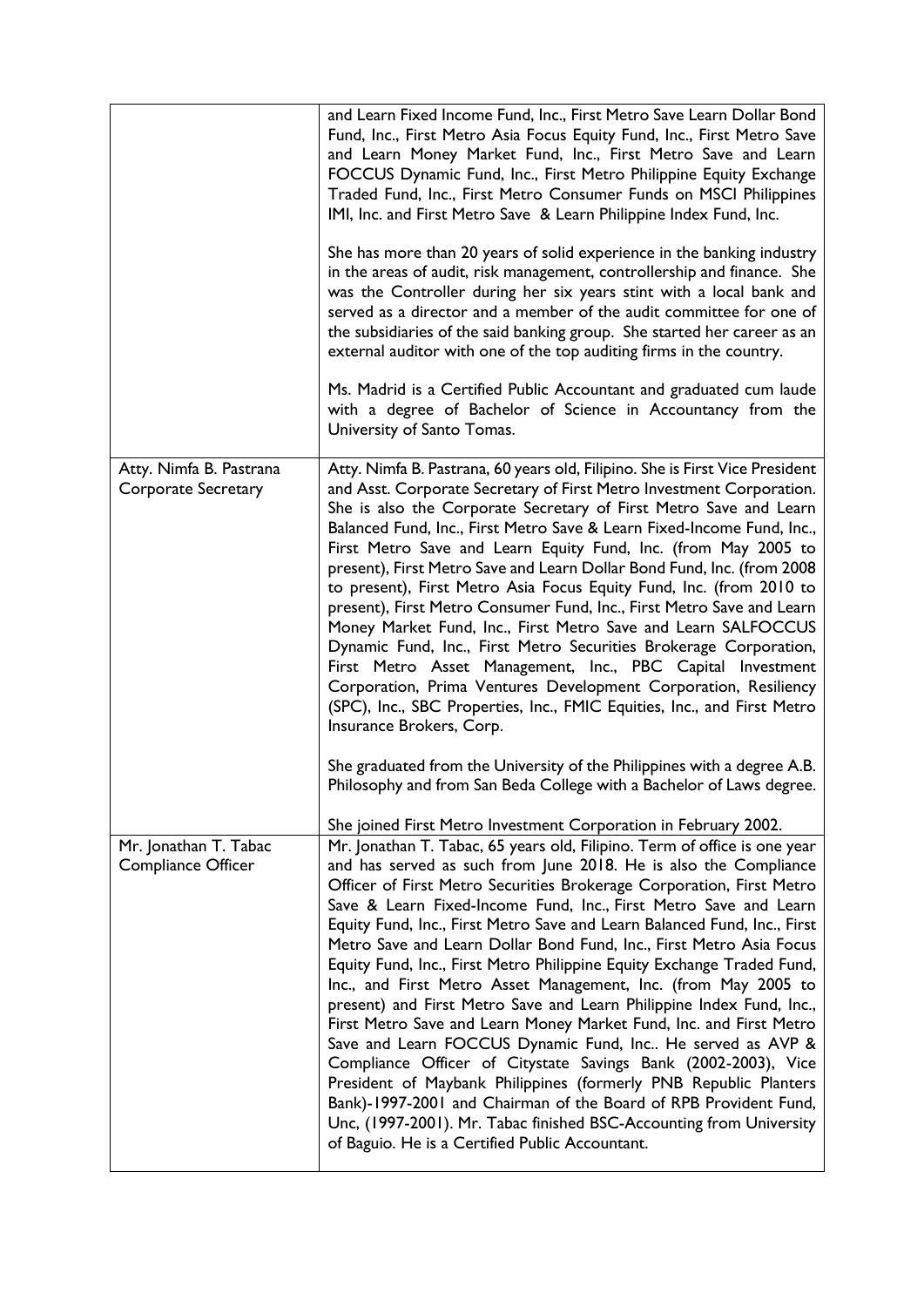### **Significant Employees**

No person who is not an executive officer is expected by the Corporation to make significant contribution to its business.

### **Nominee Directors**

The following are the nominees to the Board of Directors for election during Annual Stockholders' Meeting on June 29, 2022**:**

Mr. Michael G. Say Mr. Eduardo R. Carreon Mr. Edgar B. Solilapsi\* Fr. Rafael K. Eloriaga, CM\* Mr. Jose Allan I. Arellano\* Fr. Roderick C. Salazar, Jr., SVD\* Dr. Bernardo M. Villegas\* \*Independent Directors

### **Independent Directors**

In accordance with SRC Rule 38(8), First Metro Save & Learn Money Market, Inc. (SALMMF) has formulated its rules relative to the election of independent directors, as follows:

The Nomination Committee shall have at least three (3) members, one of whom is an independent director, and it shall promulgate the guidelines and criteria to govern the conduct of the nomination. The nomination of independent director/s shall be conducted by the Committee prior to a stockholder's meeting. All recommendations shall be signed by the nominating stockholders together with the acceptance and conformity by the would-be nominees.

After the nomination, the Committee shall prepare a Final List of Candidates which shall contain all the information about all the nominees for independent directors, as required under SRC Rule 38. Only nominees whose names appear on the Final List of Candidates shall be eligible for election as Independent Director/s. No other nomination shall be entertained after the Final List of Candidates shall have been prepared and no further nomination shall be entertained or allowed on the floor during the stockholders'/membership meeting.

Fr. Rafael K. Eloriaga, CM, Mr. Edgar B. Solilapsi, Mr. Jose Allan I. Arellano, Fr. Roderick C. Salazar, Jr., SVD, and Dr. Bernardo M. Villegas are nominees for independent directors of First Metro Save and Learn Money Market Fund, Inc. and they were recommended to the Nominations Committee for election of independent directors by Ms. Mary Love Alix, stockholder, in accordance with the foregoing rules. Ms. Alix has no relations with any nominees.

- **Fr. Rafael K. Eloriaga,CM, 58, Filipino.** Independent Director since 2016. Fr. Eloriaga is also the Independent Director for First Metro Save and Learn Equity Fund, Inc. since 2016 First Metro Consumer Fund on MSCI Philippines IMI, Inc. since 2018, and First Metro Save and Learn Money Market Fund, Inc. since 2018. Member, Board of Trustees, Universidad De Sta. Isabel- Naga City since 2016. Fr. Eloriaga is currently the Vice President for Finance of Adamson University. He was also former Cebu Business Center Head for Central and Eastern Visayas Senior Manager of BPI Family from 2005-2006.
- **Mr. Edgar B. Solilapsi**, **68**, **Filipino**, Independent Director since 2016. Mr. Solilapsi is also an Independent Diretor of First Metro Save and Learn Equity Fund, Inc. since 2016 and First Metro Save and Learn Money Market Fund, Inc. since 2018. He served as the Executive Vice President (EVP) for Investments in the Social Security System (SSS) (2010 to 2014). Prior to his stint as EVP, he held various positions in SSS from 1988 to 2010. Prior to joining SSS, Mr. Solilapsi held various positions in other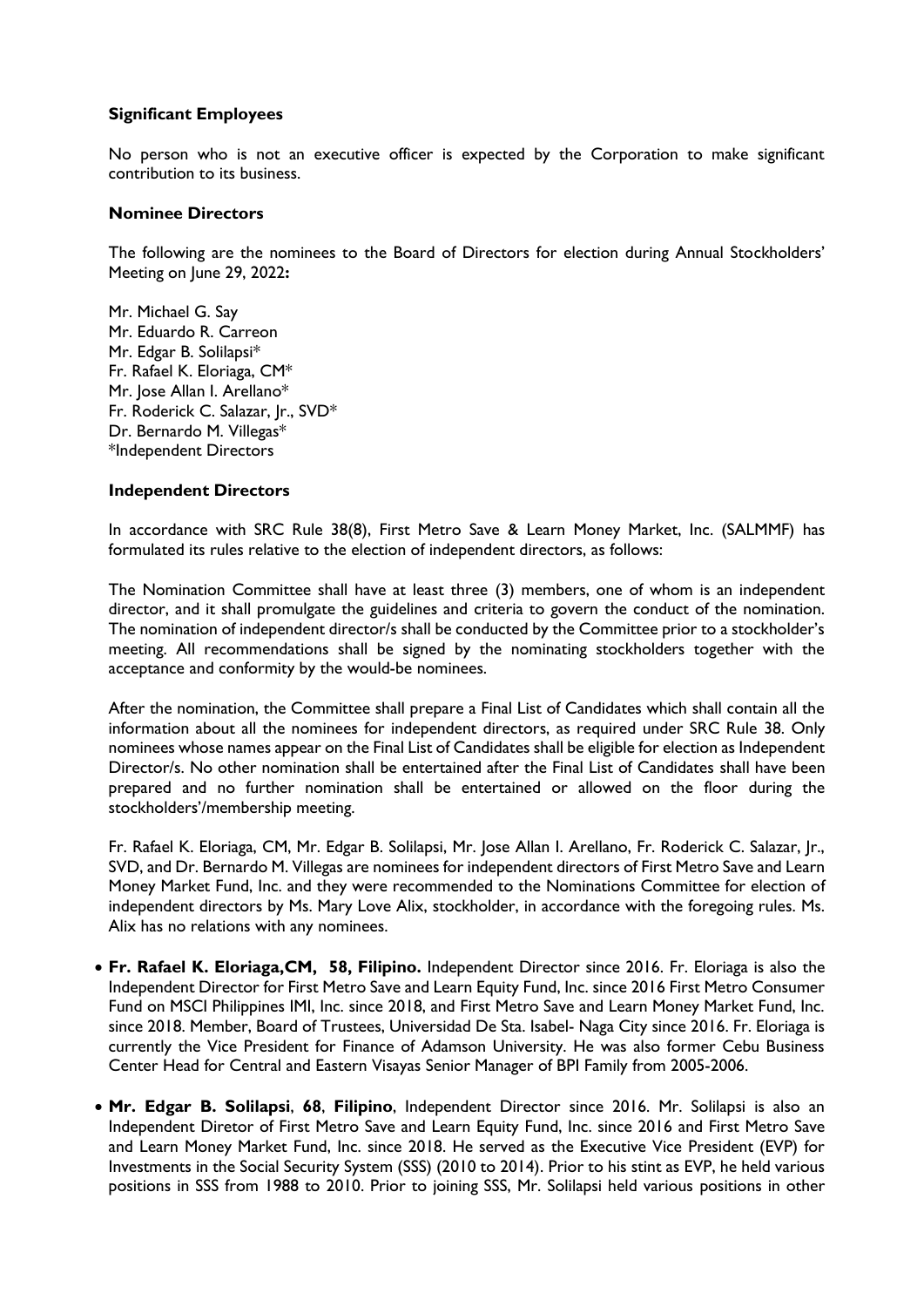institutions. He was also Teacher for International School and a professional lecturer at the University of the Philippines College of Business Administration.

- **Mr. Jose Allan I. Arellano, 52, Filipino.** Independent Director. He is the OIC and Executive Director of Catholic Educational Association of the Philippines since 2010. He ensures that the organization is fiscally and programmatically sound and strategically advancing its purpose and goals. He has served 15 years of teaching, in administrative and supervisory work at St. Scholastica's College High School Unit, Manila and was awarded the "Teaching Chair Holder" from 1994-2006. He finished his BSE Major in Social Science and Certificate for English Teaching, Cum Laude at Philippine Normal University. He earned his Master's degree in Religious Studies/Pastoral Ministry at St. Vincent School of Theology, Adamson University. Mr. Arellano was also Principal, in Basic Education Dept., at World Citi Colleges where he formulates, recommends, documents plans, policies, rules and procedures in line with the objective and goals of the institution.
- **Fr. Roderick C. Salazar, Jr., SVD, 75, Filipino.** Independent Director. He is an independent director of Cebu Holdings Inc. (CHI) since 2005. For more than 15 years, until June 2014, he was Chair of the Board of Trustees of St. Jude Catholic School in Manila. He is currently the Chair of the Board of Trustees of St. Scholastica's College, Westgrove; and St. Agnes Academy in Legazpi City. He is a member of the Board of Trustees of St. Paul University in Dumaguete City and Center for Educational Measurement (CEM). He is the Regional Secretary for Asia, and the President of the Office Internationale de l'Enseignement Catholique (OIEC), while concurrently serving as the Executive Secretary of the Office of Education and Faith Formation of the Federation of Asian Bishops Conferences (FABC-OEFF). He worked in various and administrative positions at the University of San Carlos for 34 years (1975-2009) since his ordination to the priesthood on June 21, 1974. He was USC president for twelve years (four 3-year terms: 1987-1990; 1990-1993; 2002-2005; 2005-2008).
- **Dr. Bernardo M. Villegas, Pd. D., 81, Filipino.** Independent Director. serves as the Senior Vice President of the University of Asia and the Pacific. Dr. Villegas serves as an Educational Consultant for the Parents for Education Foundation Inc. ("PAREF"), and a columnist in the Manila Bulletin. Dr. Villegas also serves as the Dean of the School of Economics of the University of Asia & the Pacific and as Consultant of Bank of Philippine Islands, and Transnational Diversified Inc. He serves as Director of Transnational Diversified Inc. from 2000 to present. He has been the Chairman of Filipino Fund Inc. since June 2012. He serves as a Member of Board of Trustees of The Insular Life Assurance Company, Ltd. and South East Asia Advisory Board of Rolls Royce Group plc from 1995 to 2002. He serves as a Member of the Board of Directors of leading firms in the food and beverage, sugar milling, pharmaceutical, electric power, banking, information technology, construction, agribusiness, trading, transportation and engineering industries. He began to serve in the Board of AMC in 1999. He serves as Director of Filipino Fund Inc. He was President of Philippine Economic Society. He served as Project Director, Philippine Economic History under the National Historical Commission; Member, Preparatory Commission for Constitutional Reforms and Constitutional Commission; Consultant, Productivity Development Center-National Economic Council and Program Implementation Agency. He serves as the Chairman of Center for Research and Communication. He is a Member of the boards of several foundations such as Dualtech Foundation, Pilipinas Shell Foundation and PHINMA Foundation. He is a Member of the board of Trustees of the Makati Business Club. He is Professor of the University of Asia and the Pacific, Manila, Philippines, and a Visiting Professor in Economics, IESE Business School, Barcelona, Spain. His special fields of study are developments economics, social economics, business economics and strategic management. He is a Certified Public Accountant, having been one of the CPA board topnotchers in 1958. He is the Consultant on Strategic Planning and Management.

The current members of the Nomination Committee are, Mr. Eduardo Carreon and Fr. Salazar. Mr. Carreon is the Chairman of the Committee.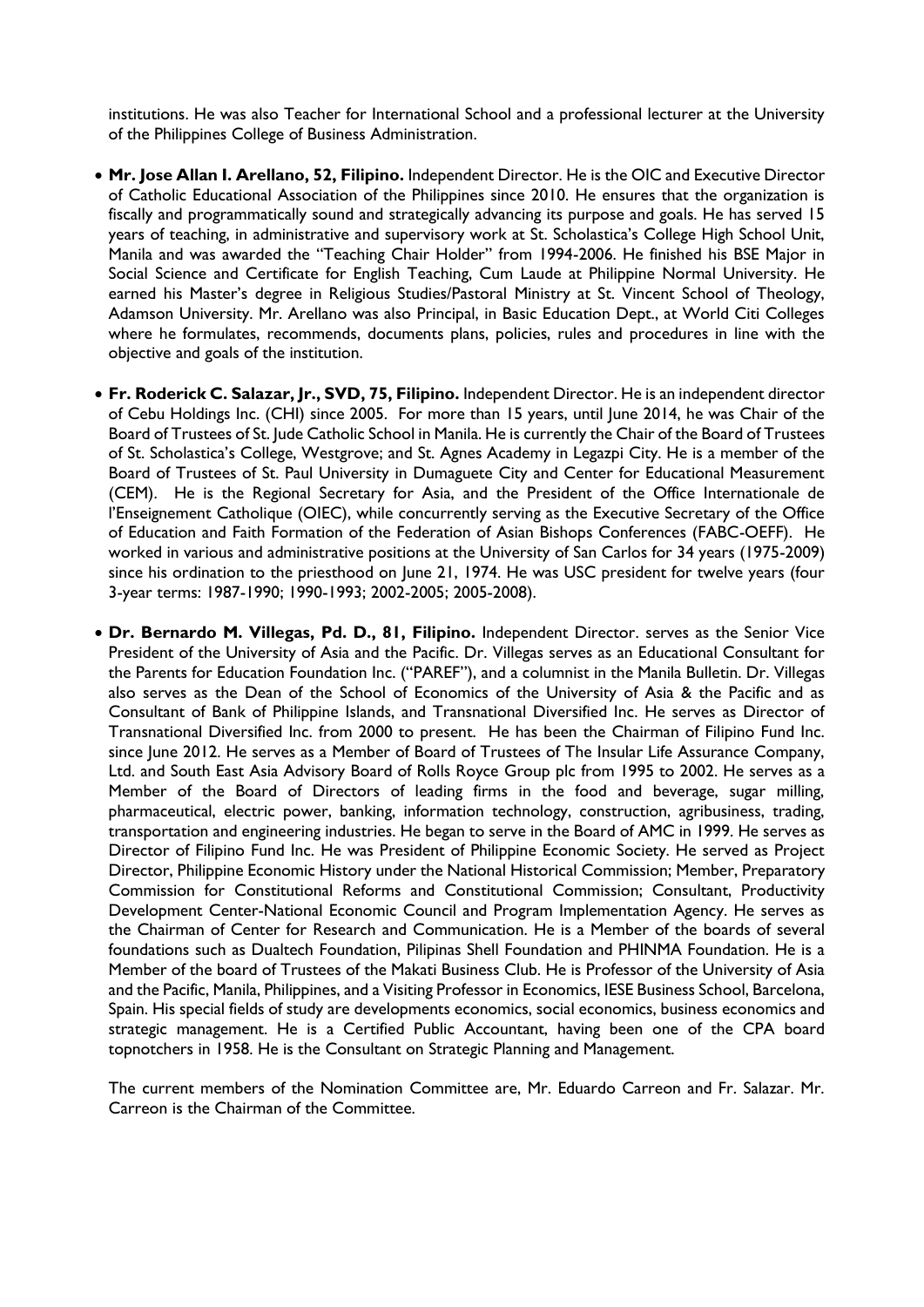## **Legal Proceedings**

To the knowledge and/or information of the Company, there are no materials legal proceedings filed by or against the directors and executive officers of the company nor any petition for bankruptcy, conviction by final judgment or violation of Securities Law has been filed, issued or committed during the past 4 years since its operations.

## **Family Relationships**

There are no family relationships among the directors and officers listed above up to the fourth civil degree either by consanguinity or affinity among the Directors, Officers or persons nominated.

### **Relationships and Related Transactions**

There had been no material transaction nor is there any material transaction currently proposed to which the Company was, or is a party, or in which any director or executive officer of the Company, had or is to have a direct or indirect material interest.

### **Item 6. Compensation of Executive Officers and Directors**

Per Diem payments to directors and officers for the years ended December 31, 2021, 2020, and 2019 are as follows:

|                           | 2022            |             |                      |                 |
|---------------------------|-----------------|-------------|----------------------|-----------------|
|                           | (Estimated)     | <b>2021</b> | 2020                 | 2019            |
| <b>Directors</b>          | <b>₽250,000</b> | ₽237.500    | P <sub>238,915</sub> | ₽250,000        |
| <b>Executive Officers</b> | 77.500          | 28,800      | 78.085               | 67,000          |
| Aggregate Annual Per Diem | ₽327,500        | ₽266,300    | <b>P317,000</b>      | <b>₽317,000</b> |

Per diem of Directors, Corporate Secretary and Officers of the Fund amounting to P10,000, P3,000, P2,500, respectively, are given during their Annual Stockholders' and regular board meetings.

### **Employment Contracts, Termination of Employment and Change-in Control Arrangements**

There are no compensatory plans or arrangement with respect to any of its executive officers that can result to the resignation, retirement or any other termination of such executive officer's employment with the Fund; neither from a change in control of the registrant or a change in the named executive officer's responsibilities.

### **Item 7. Independent Public Accountants**

SGV & Co. is the external auditor of First Metro Save & Learn Money Market Fund Inc.. Representatives of SGV & Co. are expected to be present at the stockholders meeting on June 29, 2022. They will have the opportunity to make a statement if they desire to do so and they are expected to be available to respond to appropriate questions.

For the year 2022, SALMMF will still be engaging the services of SGV.

In compliance with SRC Rule 68, par. 3 (b)(ix), the signing partner of the auditing firm is rotated every after five (5) years of engagement. Redgienald G. Radam, signed the independent auditors' report starting the year 2021 while Janet A. Paraiso, signed the independent auditors' for the years 2020 and 2019. The reports of auditors on the financial statements of the company for the years ended December 31, 2021, 2020 and 2019 contained unqualified opinions.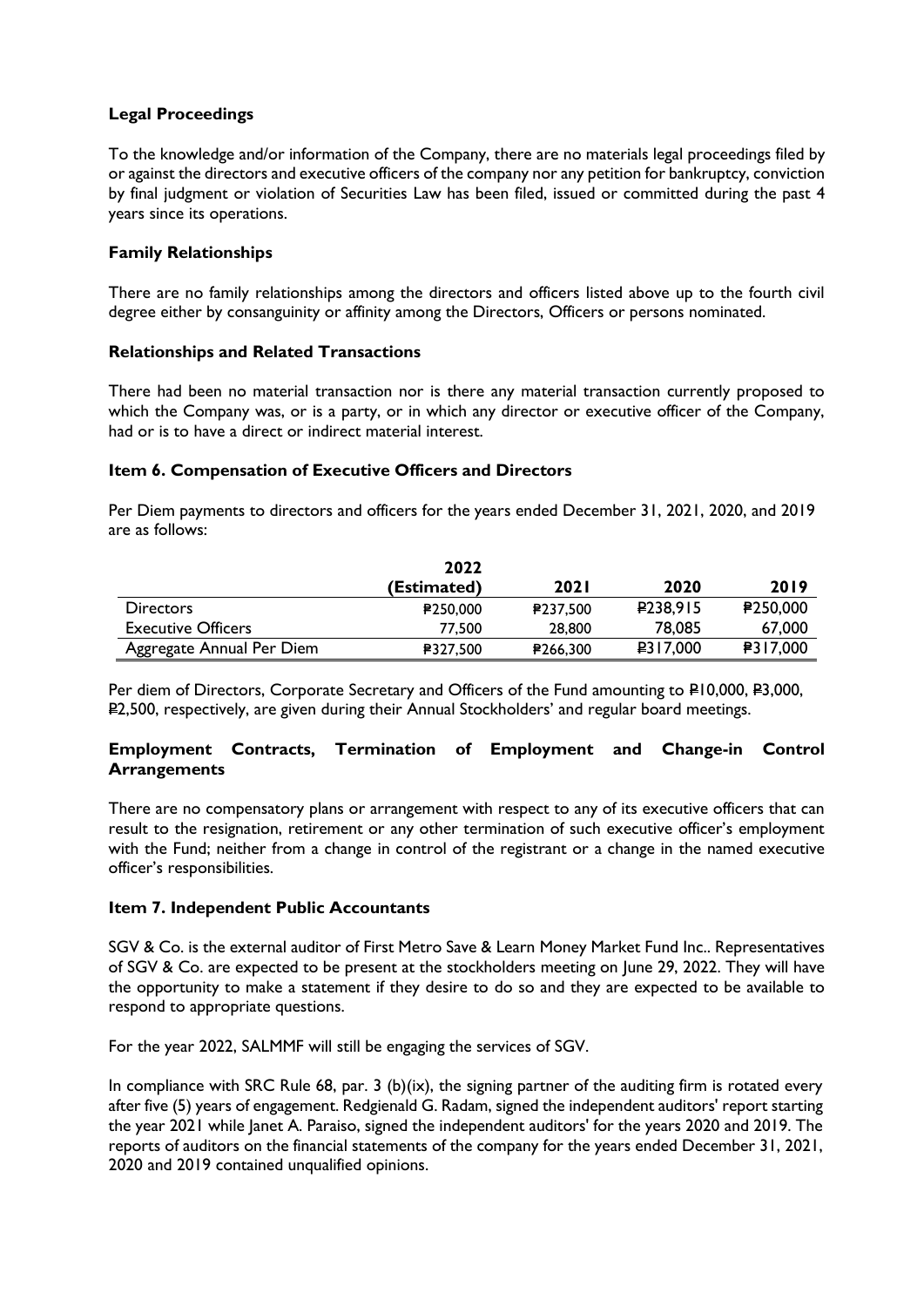There are no disagreements with the auditors on any matter of accounting principles or practices, financial statement disclosures, auditing scope or procedures, which disagreements, if not resolved to their satisfaction, would have caused the auditors to make reference thereto in their respective reports on the financial statements for such years.

The aggregate fees paid for the professional services rendered by SGV & Co. for the audit of our Financial Statements is P55,443, P55,442 and P55,440 for 2021, 2020 and 2019, respectively. SGV & Co. conducted the audit in accordance with auditing standards generally accepted in the Philippines to obtain reasonable assurance about whether the financial statements are free of material misstatements. Their audit also includes assessing the accounting principles used and significant estimates made by the management, as well as evaluating the overall financial statement presentation.

There are no tax fees paid for the last 2 years for professional services rendered by SGV & Co. for tax accounting compliance, advice, planning and any other form of tax service.

SALMMF's Audit Committee is chaired by Fr. Rafael Eloriaga with Mr. Edgar Solilapsi and Mr. Jose Arellano as members.

## **C. ISSUANCE AND EXCHANGE OF SECURITIES**

### **Item 11. Authorization or Issuance of Securities Otherwise than for Exchange –N/A**

### **D. OTHER MATTERS**

### **Item 17. Amendment of Charters, By-Laws or Other Documents**

The Board of Directors during its special meeting on December 16, 2021 approved the amendment of the Articles of Incorporation to comply with the provisions of the Revised Corporation Code (RCC), Securities Regulation Code (SRC), and Investment Company Act (ICA) and their implementing rules and regulations, as advised by the Securities and Exchange Commission.

- i.Amendment of the Primary Purpose to include the provisions under the ICA IRR and its amendments.
- ii.Amendment of the Secondary Purpose to delete the provisions not compliant or consistent with the ICA IRR.
- iii.Amendment of Article VII to delete the provision not consistent with Rule 10.4 of the ICA IRR.
- iv.Amendment of the By-Laws to align provisions with the Revised Corporation Code.

The proposed amendment is pursuant to the provisions of the Investment Company Act (ICA) and their implementing Rules and Regulations.

This matter will be submitted to the stockholders for approval.

The Board of Directors in the same meeting, approved the amendment of SALMMF By-Laws to comply with the provisions of the Revised Corporation Code (RCC), Securities Regulation Code (SRC), and Investment Company Act (ICA) and their implementing rules and regulations, as advised by the Securities and Exchange Commission.

This matter will be submitted to the stockholders for information.

### **Item 18. Other Proposed Item**

1. Approval of the minutes of the meeting of the stockholders held on June 16, 2021, with the following points: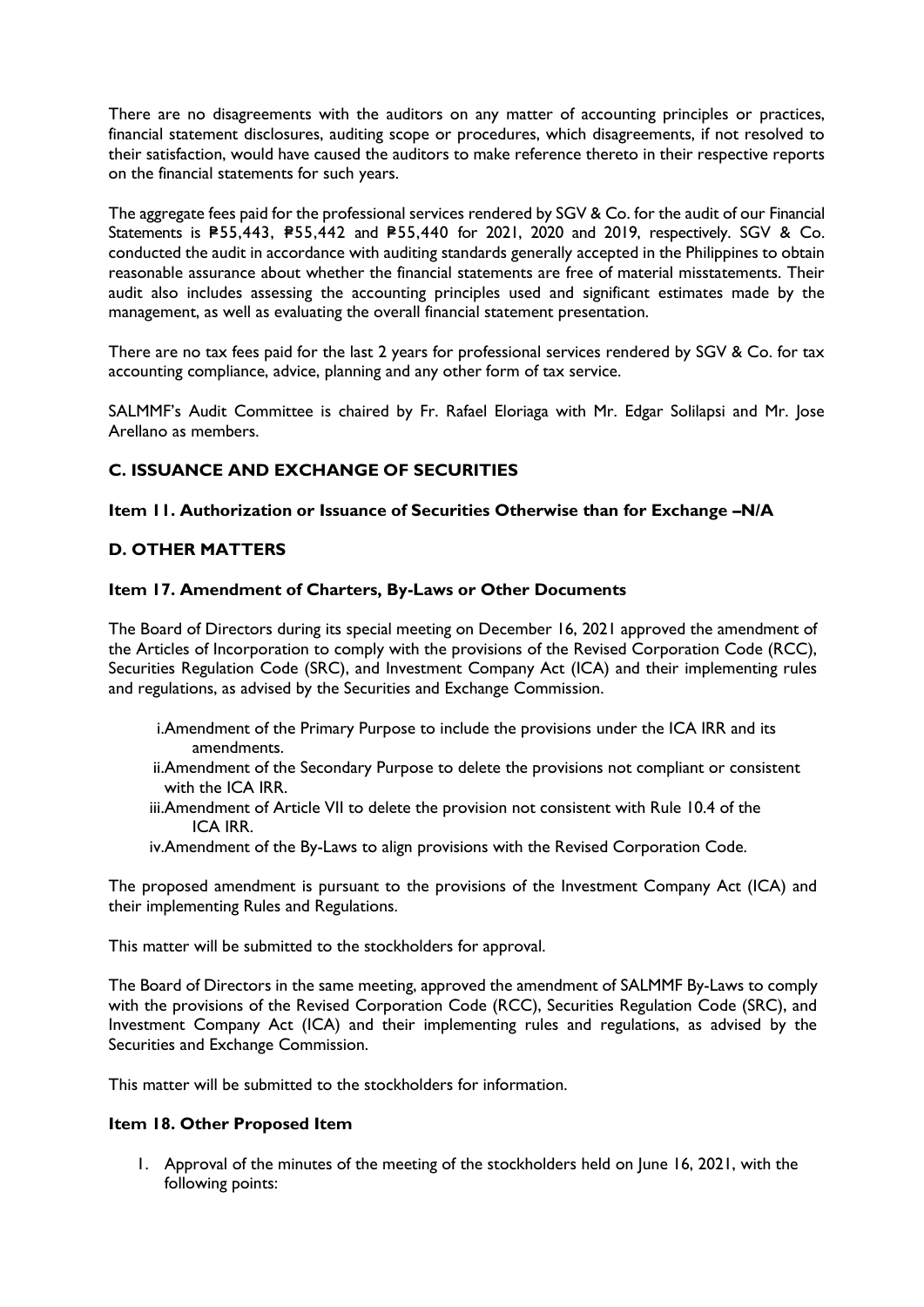- a) Approval of the Minutes of the Annual Stockholders' Meeting held on September 16, 2020
- b) Annual Report to the Stockholders
- c) Ratification of all Acts and Resolutions of the Board of Directors, Management and All Committees for the fiscal year 2020, including the following:
	- Renewal of Management and Distribution Agreement
- d) Election of the Members of the Board of Directors for the year 2021-2022
- e) Appointment of External Auditor for the year 2021.
- 2. Ratification of Corporate Acts
	- a) Ratification of the minutes of the board meeting and all acts and resolutions of the Board, including among others the following:
		- i. Renewal of the Management Distribution Agreement with FAMI
- 3. Amendment to the Articles of Incorporation and By-Laws as follows: i.Amendment of the Primary Purpose to include the provisions under the ICA IRR and its amendments.
	- ii.Amendment of the Secondary Purpose to delete the provisions not compliant or consistent with the ICA IRR.
	- iii.Amendment of Article VII to delete the provision not consistent with Rule 10.4 of the ICA IRR.
	- iv.Amendment of the By-Laws to align provisions with the Revised Corporation Code.
- 4. Election of the Members of the Board of Directors for the year 2022-2023 Please refer to the list of nominees under Item 5 – "Directors and Executive Officers – Nominee Directors" for the details.
- 5. Appointment of Sycip Gorres Velayo & Co. (SGV) as External Auditors for the year 2022 Please refer to the write-up under Item 7 "Independent Public Accountants" for the details.

## **Voting Procedure**

The matters included in the agenda require the approval of the stockholders, as follows:

- 1. For the approval of the minutes of the 2021 meetings and the ratification/approval of the acts and resolutions of the Board, and the appointment of the external auditor, a majority vote of the stockholders present in the meeting is sufficient.
- 2. For the Amendment in the Articles of Incorporation the vote of at least 2/3 of the outstanding capital stock is required for its approval. For the amendment of the By-laws, a majority vote of the stockholders present in the meeting is sufficient.
- 3. For the election of Directors The votes of all the shares present or represented by proxy at the meeting will be on a per share basis.

Article III of Section 7 of the By-Laws states that "unless otherwise provided by law, each stockholder shall at every meeting of the stockholders be entitled to one vote, in person or by proxy, for each share with voting right held by such stockholder. At all meetings of the stockholders, all elections and all questions, except in cases where other provision is made by statue or by these By-Laws, shall be decided by the plurality vote of stockholders present in person or by proxy and entitlement to vote thereat, a quorum being present. Unless required by law, or demanded by a stockholder present in person or by proxy at any meeting and entitlement to vote thereat, the vote on any question need not be by ballot. On a vote ballot, each ballot shall be signed by the stockholder voting, or in his name by his proxy if there be such proxy, and shall state the number of shares voted by him.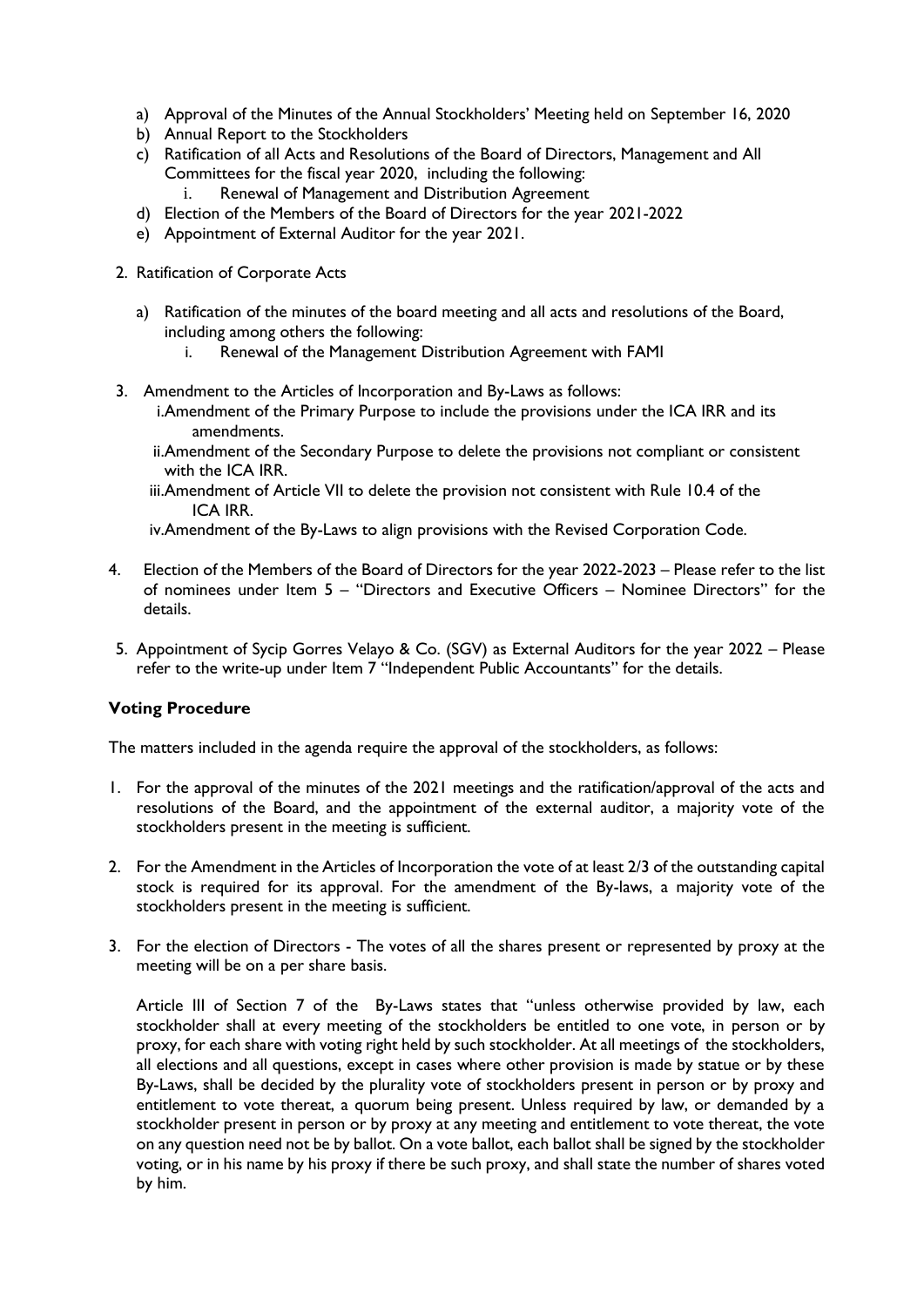4. Methods by which votes will be counted

Voting shall be made *viva voce,* through the raising of the hands or electronically by poll during the meeting, and counted manually/electronically by the Corporate Secretary. The duly accomplished proxy forms indicating votes for the particular items, sent by the stockholder prior the meeting, shall be tallied in advance by the Corporate Secretary accordingly.

The Board of Directors in its special meeting held on May 22, 2020, approved the adoption of guidelines to allow participation through remote/electronic means of communication in board/shareholders' meeting. The guidelines detail mainly: a) the mechanism to verify the identity of the shareholders: (b) the measures to ensure that all shareholders have the opportunity to participate in the meeting; and (c) the mechanism to enable shareholders to vote during the meeting.

### **FIRST METRO SAVE & LEARN MONEY MARKET FUND, INC. YEAR 2021 ANNUAL REPORT ON SEC FORM 17-A WILL BE PROVIDED WITHOUT CHARGE TO EACH STOCKHOLDER UPON WRITTEN REQUEST ADDRESSED TO:**

### **Atty. Nimfa Balmes-Pastrana**

Corporate Secretary First Metro Save & Learn Fixed-Income Fund, Inc. 18th Floor, PS Bank Center 777 Paseo de Roxas, corner Sedeño St., Makati City

After reasonable inquiry and to the best of my knowledge and belief, I certify that the information set forth in this report is true, complete and correct. This report is signed in Makati City on June 6, 2022.

# **FIRST METRO SAVE & LEARN MONEY MARKET FUND, INC.**

By:

**NIMFA BALMES- PASTRANA** 

Corporate Secretary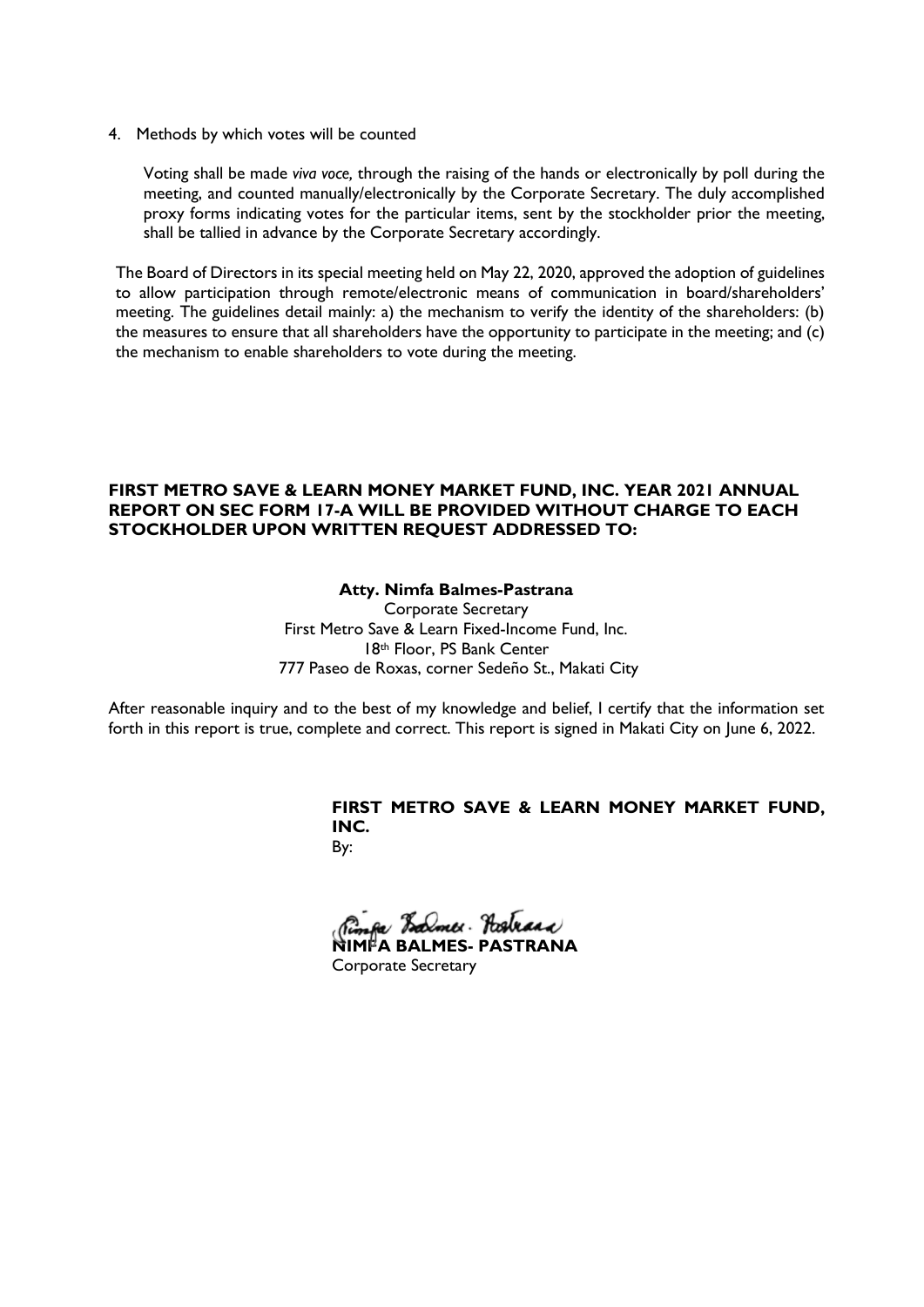## **PART II -COMPANY PROFILE**

### **Brief Description of the General Nature and Scope of Business of the Company**

The registrant is a stock corporation incorporated on March 1, 2018. It appointed First Metro Asset Management, Inc. (FAMI) as principal distributor of its shares of stock and will not sell or agree to sell any shares of its capital stock except through FAMI.

As of December 31, 2021, the registrant's total sales were  $P1.3$  billion. This is the main source of the company's revenues for the year.

FAMI'S marketing strategy will be based on the strategic partnership of CEAP, Marist and First Metro Investment Corp. FAMI will capitalize on the endorsement of the CEAP in order to educate the teachers on the concept of savings and mutual fund investing. The CEAP membership composed of over 20,000 teachers will be a primary source of retail investors. This competitive advantage will be further strengthened by FMIC's good track record, market experience and credibility, and position as the largest investment bank and backed-up by the largest universal bank in the country.

FAMI has set up a marketing network and accredits sub-distributors or agents to sell the shares. Accredited sub-distributors or agents are directly liable to FAMI.

FAMI will likewise capitalize on its relationships with the companies under the Metrobank Group. The group, with its total employee force of over 14,000 will be an excellent source of retail investors and referrals to high net-worth individuals. The corporations under the group are potential sources of institutional funds that will enable the FAMI mutual funds to attain critical mass at a faster pace.

### **Competition**

The competitive environment for the company's products includes not only the products and services offered by the other Mutual Fund players, but all other investment instruments that the Company's target market has access to.

The registrant's main competitors are the other mutual funds in the Money Market Fund category of Philippine mutual funds. It considers the money market funds of Sunlife as its main competitor. As of December 31, 2021, the top competitor represent around 66.09% of the total money market funds sector. The company will be competing initially in terms of return on investment (ROI) and later on in terms of Fund size**.** 

### **Effect of existing governmental regulation**

The Fund is governed by the provisions in its prospectus that incorporated relevant investment rules and regulations by regulators such as the Investment Company Act (ICA) and the SEC, among others. The Fund primarily invests in fixed income instruments and securities such as but not limited to, government treasury notes and bills, private debt securities, short-term placements and other fixed income instruments or securities.

The Fund's investment activities are also by the following limits/conditions as set out in the revised Implementing Rules and Regulations (IRR) of ICA.

- a. Maximum investment in any single enterprise is allowed but only up to fifteen percent (15.00%) of the Fund's NAV, except for investments in securities issued by the Philippine Government or its instrumentalities and, in no case, shall the total investment of the Fund exceed ten percent (10.00%) of the outstanding securities of any one investee company.
- b. The Fund must not invest, in aggregate, more than twenty percent (20%) of its net assets in transferrable securities, money market securities, deposits and financial derivatives issued by a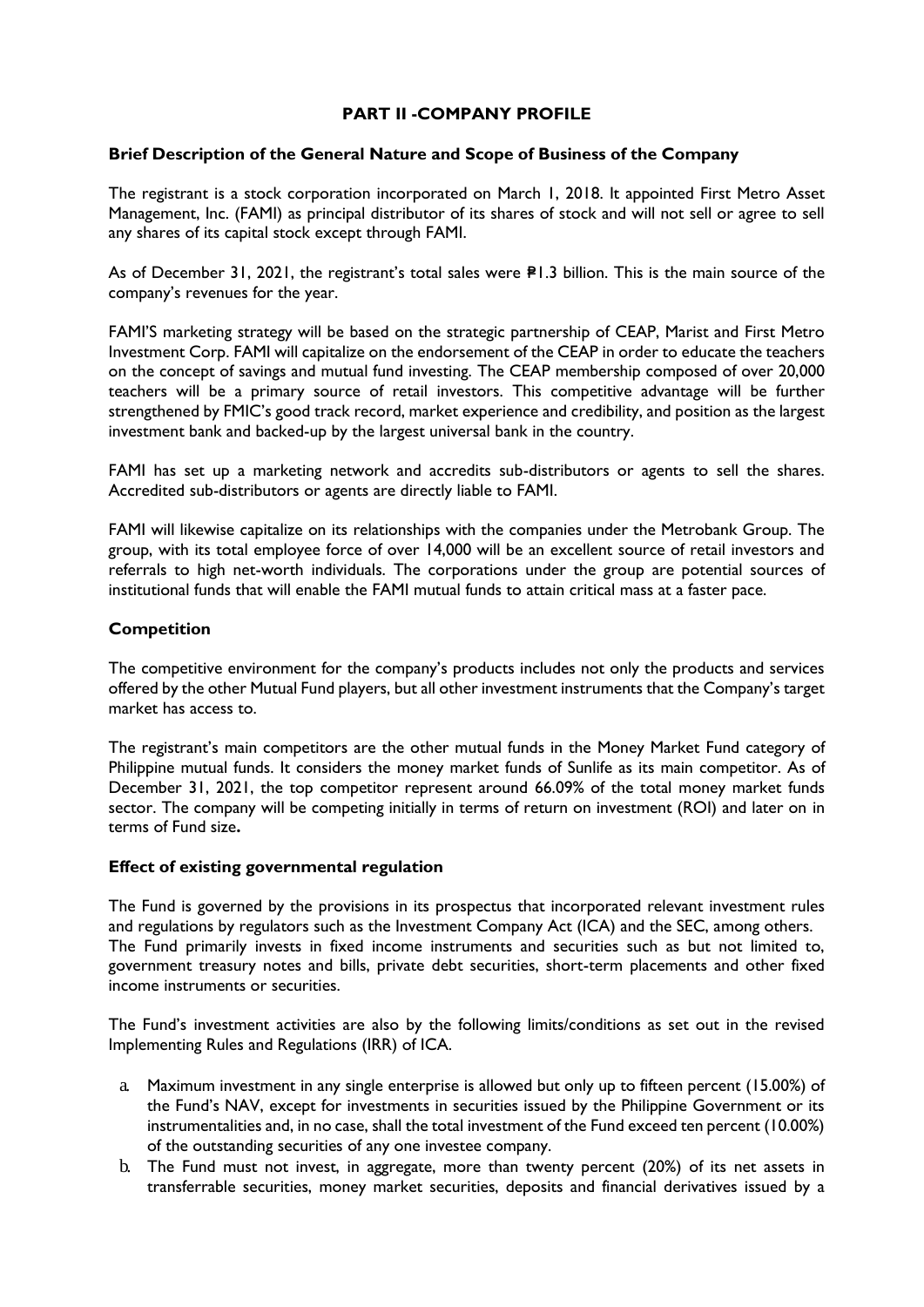single entity or issuer. Deposit should not exceed twenty percent (20%) of its net assets in a single bank/non-bank with quasi bank license.

- c. The investments of the Fund in deposits, debt securities or money market placements, over-thecounter financial derivatives placed in non-investment grade or unrated deposit taking institution, including unlisted shares issued by a related party, should not exceed five percent (5%) of its net assets an shall not exceed ten percent (10%) in aggregate amount.
- d. Investments in foreign government debt securities or money markets where the issuer or the guarantor is a government, sovereign or central bank with an international long-term issuer rating of investment grade may be increased to thirty five percent (35%) of the NAV, but only five percent (5%) is allowed for non-investment grade.
- e. The Fund manager is required to use a risk-management process that captures the risk associated with in the financial derivative instruments:
	- Total exposure should not exceed ten percent (10%) of the net assets or five percent (5%) if the derivatives are not investment grade, unless used for efficient portfolio management which the aggregate shall not be more than twenty percent (20%);
	- Five percent (5%) of the NAV shall be invested to liquid assets to meet all payment and delivery obligations;
	- The Fund Manager shall not act as a counterpart to an OTC derivative investment into by the Investment Company.
- f. Investment in its own securities are prohibited.
- g. Investments in margin purchases of securities, commodity futures contracts, precious metals, unlimited liability instruments, short selling of currencies and securities are not allowed.
- h. Purchasing or selling of securities other than capital stocks of the Fund from or to any of its officers or directors or the officers and directors of its investment adviser/s, manager or distributor/s or firm/s of which any of them are members is prohibited.
- i. The Investment Company shall not engage in short selling.

In addition, the Fund should:

- a. Have a cash reserve, or assets with high liquidity, low market risk and can be cashed within T+1 day, of at least ten percent (10%) of its NAV;
- b. Invest in any of the following:
	- High quality debt securities;
	- Deposits; and
	- Money market instruments
- c. Shall not engage in direct lending of monies.

The Fund may borrow, on a temporary basis, for the purpose of meeting redemptions and bridging requirements provided that:

- the borrowing period should not exceed one month; and
- the aggregate borrowings shall not exceed ten percent (10%) of the net assets of the Investment Company

The Fund shall not incur any further debt or borrowing, unless at the time it is incurred or immediately thereafter, there is asset coverage of at least 300.00% for all its borrowings. In the event that such asset coverage shall at any time fall below 300.00%, the Fund shall, within three days thereafter, reduce the amount of borrowings to an extent that the asset coverage of such borrowings shall be at least 300.00%.

The Fund believes that government regulations are intended to grow the mutual fund industry while protecting the interests of the investing public, thus, it will comply with the regulations imposed or to be imposed by government regulators. Also, the passage of the Personal Equity Retirement Account (PERA) and Collective Investment Scheme bills into law will benefit the mutual fund industry.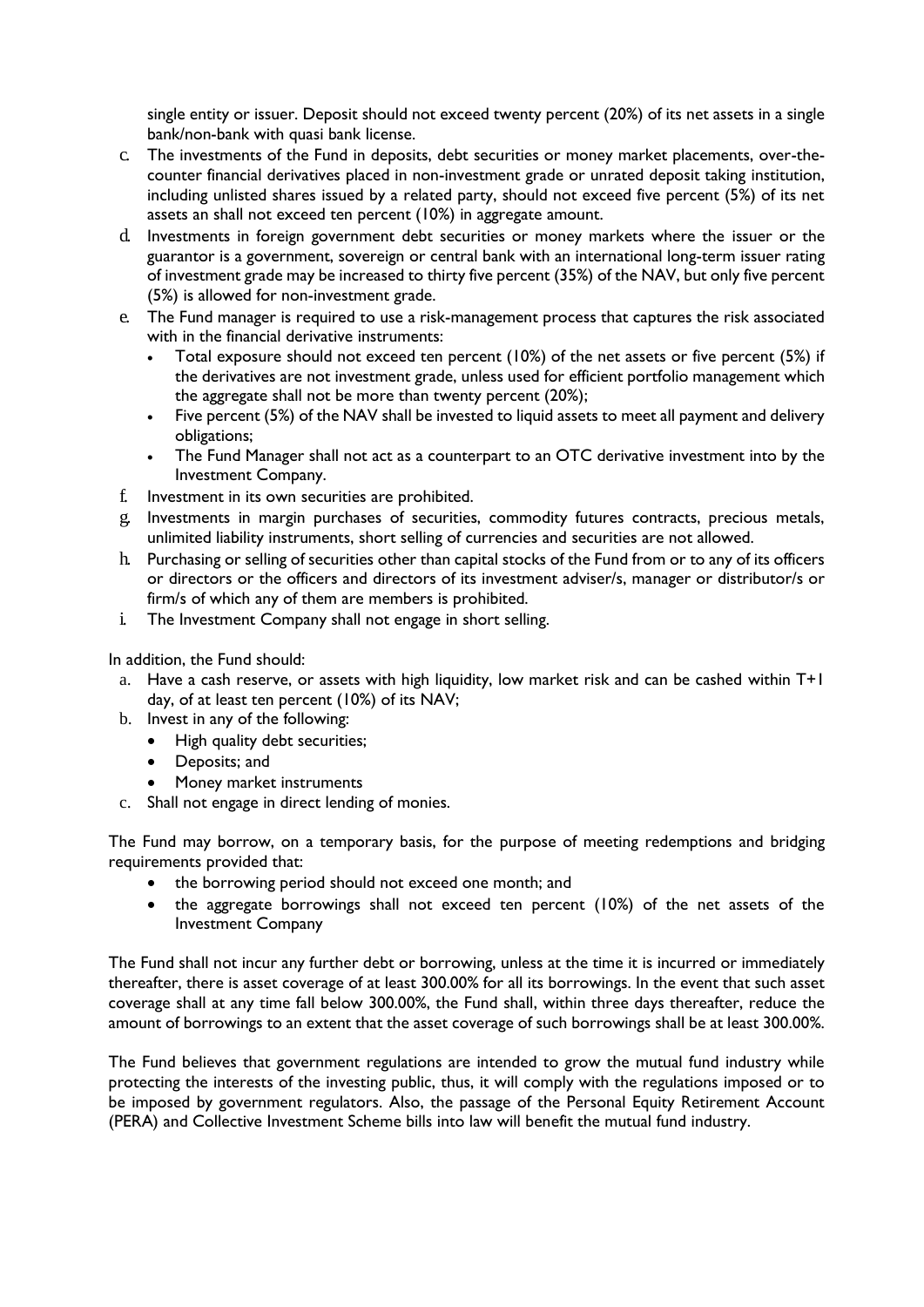## **EXECUTIVE OFFICERS**

The list of officers is found in Item 5 of Part I above.

Principal Officers are appointed annually by the Board of Directors at its organizational meeting following the Annual Meeting of Stockholders.

### **Number of Employees**

The Fund has no employees because all aspects of its operations and administration are subcontracted with third parties; hence it has no risks as far as labor problems are concerned.

### **Compliance with the Manual on Corporate Governance**

First Metro Save & Learn Money Market Fund, Inc. has adopted a good governance scorecard to measure and determine the level of compliance by the Board of Directors and top-level management with its Manual of Corporate Governance. Every end of the current year, the scorecard patterned after the SEC-prescribed Corporate Governance Self-Rating Form (CG-SRF) shall be accomplished by the Compliance Officer. The result of this evaluation is submitted to the Board together with the CO's recommendation for any sanctions of non-compliance. On the basis of this scorecard, the Compliance Officer has issued to SEC a certification on the Company's compliance with its Manual of Corporate Governance.

A Compliance Officer has been appointed to manage the Compliance System of the Company and to monitor and evaluate compliance with the Manual of Corporate Governance. In general, the Company is in compliance with the leading practices in good corporate governance. The Compliance Officer has submitted to SEC a Certification of Compliance covering the year 2021. No director or officer of the Company was found in violation of the Manual.

As there shall be new SEC issuances, the Company is committed to comply with new requirements to enhance its corporate governance

### **Major Risks Involved**

Potential investors should read thoroughly all information contained in this Prospectus and/or other Fund related documents available before making any investment decisions. He or she should carefully consider all investment risks, fees, and/or other factors detailed in these documents to make certain whether the Fund's nature is appropriate for his or her investment profile and objective.

Various risk factors can affect the market value of the assets of the Fund and cause the Fund's net asset value to vary. Consequently, the returns of the Fund are not guaranteed and there is a risk that a Fund might not achieve its investment objectives.

The major risk factors facing the Fund are listed by order of importance below:

**MARKET RISK** is the risk of change in the value/price of financial instruments from fluctuation in foreign exchange rates (currency risk), market interest rates (interest rate risk) and market prices (price risk). The Fund's investments may decline in value due to factors affecting securities markets generally, or particular countries, segments, economic sectors, industries, or companies within those markets. Historically, the markets have moved in cycles and the value of the Fund's securities and other financial instruments may move up or down from day to day. The risk can be minimized by following the exposure limits set in this prospectus or by the Commission.

**LIQUIDITY RISK** (also called funding risk) is the risk that the Fund will encounter difficulty in raising funds within a reasonable time to meet short term financial demands. The Fund may not be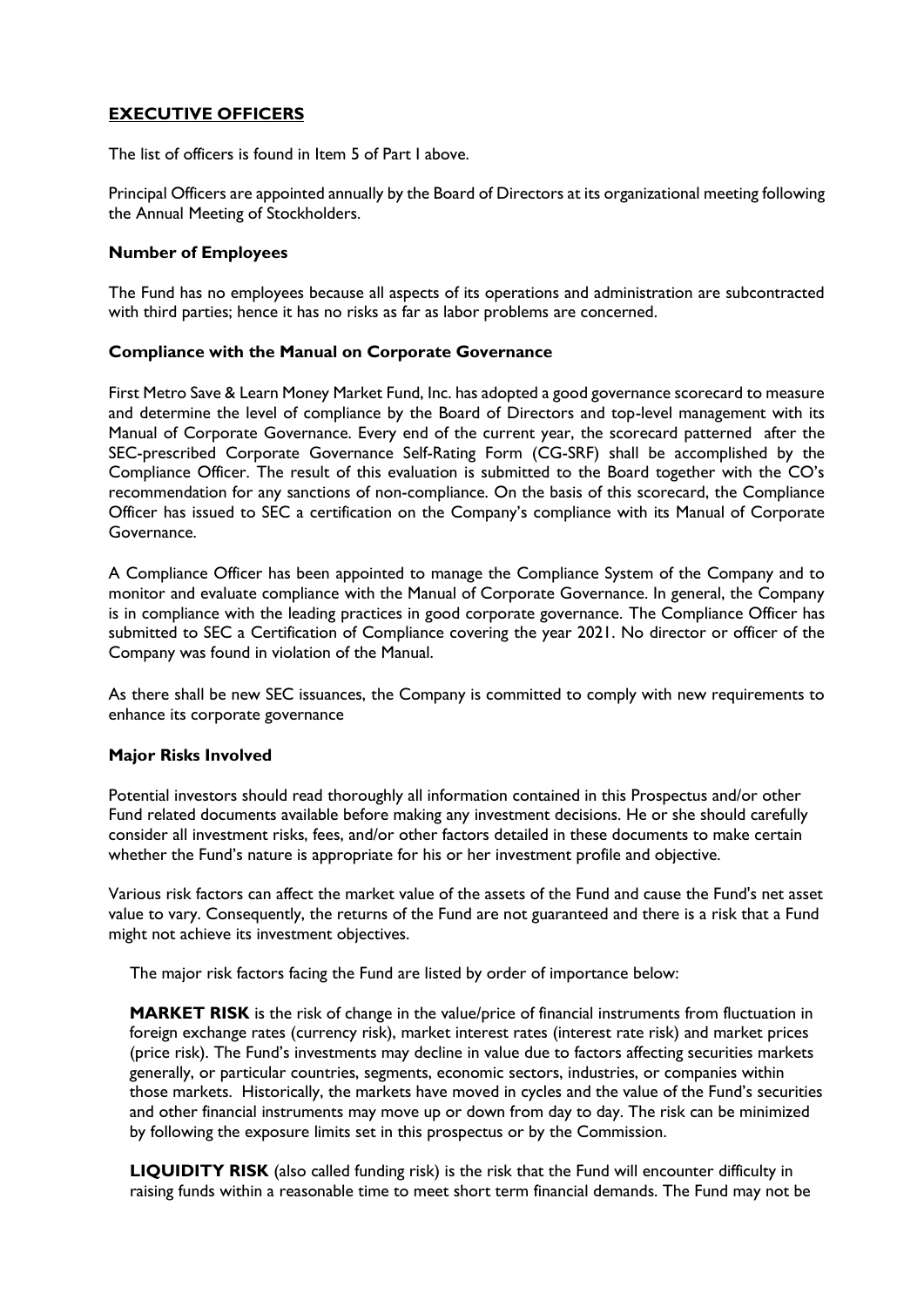able to generate enough cash to pay for the redemptions within the normal 7-day period. The risk can be minimized by placing a liquidity contingency plan that will provide a framework for addressing liquidity crisis situations.

**CREDIT RISK** (also called default risk) is the risk that the issuer of the security will be unable to make the required payments on their debt obligations. The Fund invests in government securities, the risk of default of which is considered minimal. The Fund manages credit risks by transacting with accredited counterparties only. Credit exposures are closely monitored to ensure that payments are made on time.

The following are additional risks present in managing the Fund:

- Investment companies/mutual funds are neither insured with the Philippine Deposit Insurance Corporation (PDIC) nor any other agency of the government, nor guaranteed by the Fund Manager. Investors are advised to read the prospectus of the Fund before deciding to invest.
- Investors are exposed to the risk of dilution since other investors may subscribe to any amount of shares of the Fund. The influence that the investors can exert over the control and management of the Fund decreases proportionately.

The above risk factors are by no means all-inclusive. New and/or unidentified risks may arise any time given the dynamic financial markets and economic environment.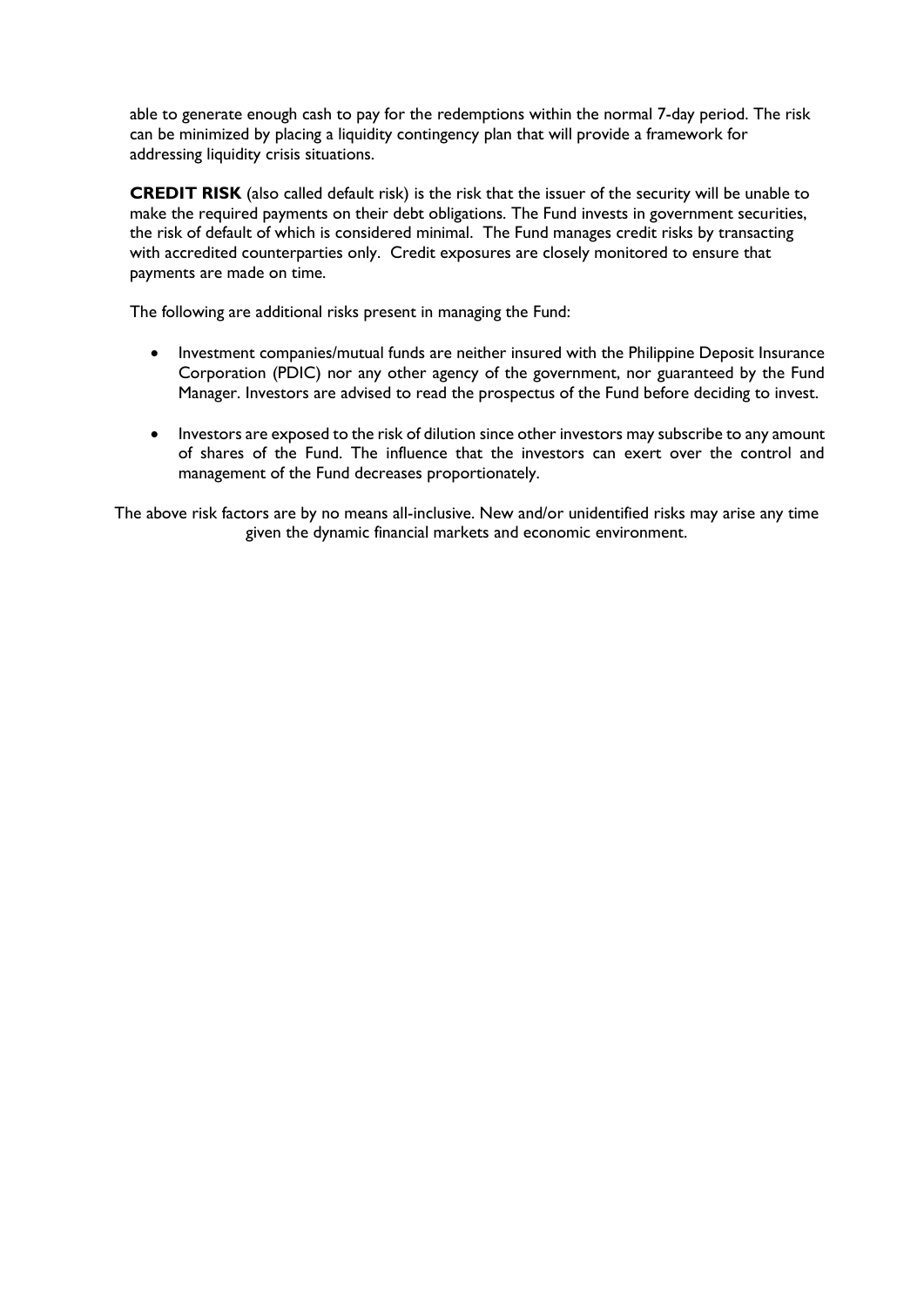## **PART III - SECURITIES OF THE REGISTRANT**

### **Market Price of and Dividends on the Registrant's Common Equity and Related Stockholder Matters**

### **A. Market Price**

Below is the history of Net Asset Value per Share (NAVPS) of the Fund for the first quarter of 2022, and the years 2021, 2020 and 2019:

| Year        |             | Ist Quarter | 2nd Quarter | 3rd Quarter 4th Quarter |        |
|-------------|-------------|-------------|-------------|-------------------------|--------|
| 2022        | High        | 1.0606      |             |                         |        |
|             | Low         | 1.0579      |             |                         |        |
| <b>2021</b> | High        | 1.0498      | 1.0530      | 1.0554                  | 1.0580 |
|             | Low         | 1.0480      | 1.0499      | 1.0530                  | 1.0555 |
| 2020        | High        | 1.0337      | 1.0415      | 1.0452                  | 1.0481 |
|             | Low         | 1.0249      | 1.0338      | 1.0416                  | 1.0453 |
| 2019        | <b>High</b> | 1.0064      | 1.0149      | 1.0230                  | 1.0316 |
|             | Low         | 0.9971      | 1.0063      | 1.0150                  | 1.0227 |

There is no principal market where the Fund's shares are traded, not even in the Philippine Stock Exchange due to its nature as an open-end investment company. The Fund's shares are sold through its appointed Principal Distributor and sub-distributors.

### **B. Dividends**

The Fund has not issued any cash dividend since its inception. The BOD of the Fund may decide to declare dividends from the unrestricted retained earnings of the Fund at a time and percentage as the Board may deem proper and in accordance with law. The Fund may declare or pay dividends but limits those dividends to come from the Fund's accumulated undistributed net income. The ability of the Fund to declare dividends therefore will be restricted by the amount of yearly net income generated. This would be dependent on the performance of the market and on the performance of the investment manager.

## **C. Shareholders**

As of March 31, 2022, there are 549 shareholders of the Fund. Shown below are the top twenty\* (20) shareholders, including the number of shares and percentages of ownership held by each.

| No.             | <b>Client No.</b> | <b>No. of Shares</b> | Percentage<br>оf |
|-----------------|-------------------|----------------------|------------------|
|                 |                   |                      | Ownership        |
|                 | 62674             | 284,656,988.00       | 9.81%            |
| 2               | 62592             | 194,305,239.00       | 6.69%            |
| 3               | 63820             | 188,875,248.00       | 6.50%            |
| 4               | 60006             | 161,950,867.00       | 5.58%            |
| 5               | 46667             | 123,584,771.00       | 4.25%            |
| 6               | 63727             | 100,883,294.00       | 3.47%            |
| 7               | 7                 | 100,688,721.00       | 3.47%            |
| 8               | 61515             | 95,066,071.00        | 3.27%            |
| 9               | 5890              | 88,196,990.00        | 3.04%            |
| $\overline{10}$ | 78                | 87,526,992.00        | 3.01%            |
| п               | 59133             | 56,859,612.00        | 1.96%            |
| 12              | 56742             | 56,015,758.00        | 1.93%            |
| 13              | 47734             | 51,396,111.00        | 1.77%            |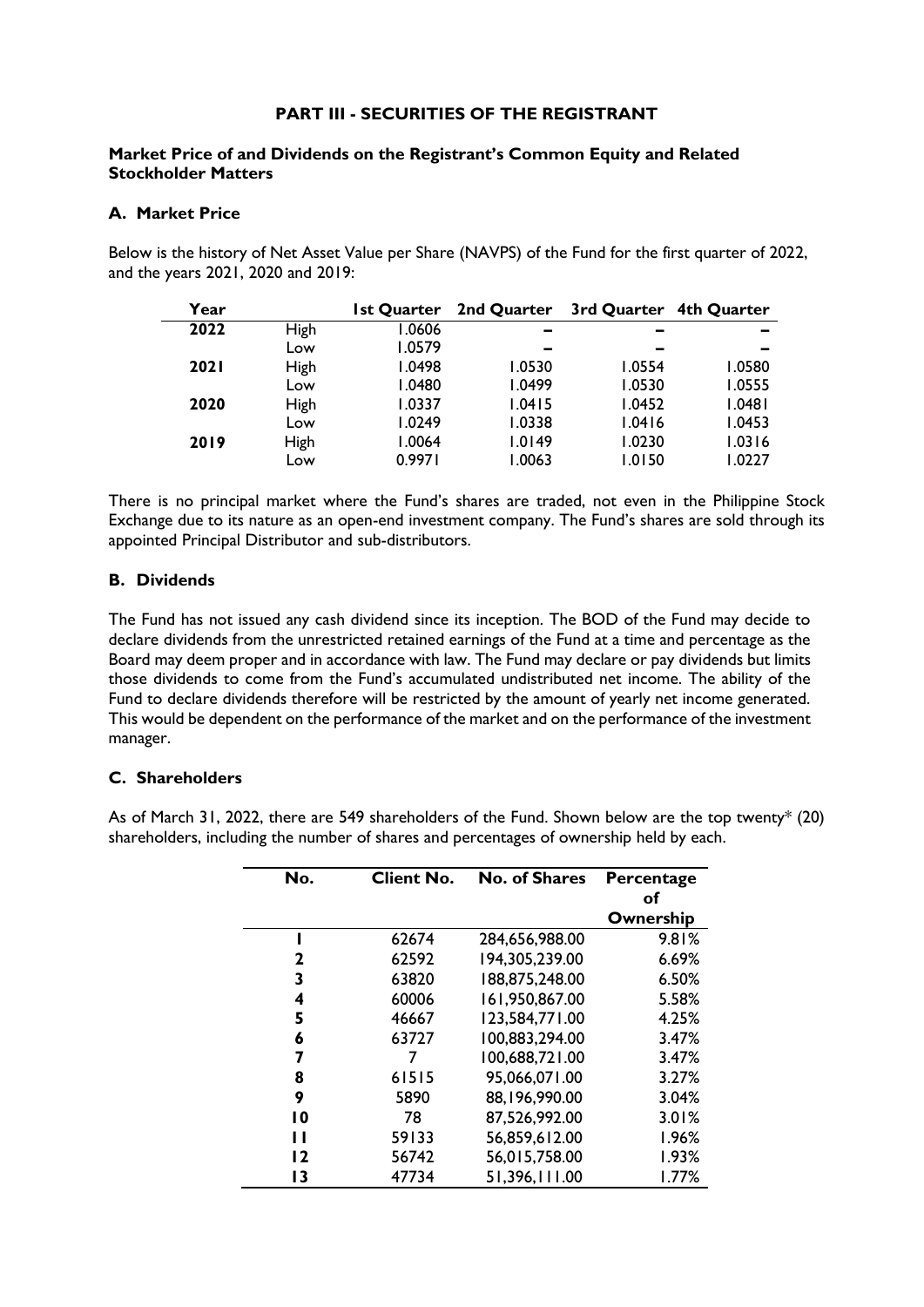| 14 | 57950 | 48,255,244.00 | 1.66%  |
|----|-------|---------------|--------|
| 15 | 63026 | 47,384,371.00 | 1.63%  |
| 16 | 63258 | 47,339,519.00 | 1.631% |
| 17 | 63458 | 47,312,642.00 | 1.63%  |
| 18 | 56115 | 47,208,383.00 | 1.62%  |
| 19 | 64226 | 47,160,913.00 | 1.62%  |
| 20 | 59524 | 38,023,070.00 | 1.31%  |
|    |       |               |        |

\*In lieu of names, the account numbers were reflected in this report to protect the privacy of the said shareholders. The public disclosure of their names may unnecessarily expose them to security risks and similar perils.

## **Recent Sale of Unregistered Securities**

There are no securities of the registrant sold by it during the year which were not registered under the Code.

## **Legal Proceedings**

The Fund has no material pending legal proceedings to which it is a party. None of the Board of Directors is:

- involved in any legal proceeding the past five (5) years that are material to an evaluation of the ability or integrity of any director, any nominee for election as director, executive officer, underwriter, or control person of the Registrant;
- involved in any bankruptcy petition filed by or against any business of which such person was a general partner or executive officer either at the time of the bankruptcy or within two (2) years prior to that time;
- involved in or convicted by final judgment in any criminal proceeding, domestic or foreign, or subject to a pending criminal proceeding, foreign or domestic, excluding traffic violations and other minor offenses;
- subject to any order, judgment, or decree not subsequently reversed, suspended or vacated, of any court of competent jurisdiction, domestic or foreign, permanently or temporarily enjoining, barring, suspending, or otherwise limiting his involvement in any type of business, securities, commodities or banking activities; and
- found by a domestic or foreign court of competent jurisdiction (in a civil action), the SEC or comparable foreign body, or a domestic or foreign exchange or organized trading market or self-regulatory organization, to have violated a securities or commodities law or regulation and the said judgment has not been reversed, suspended or vacated.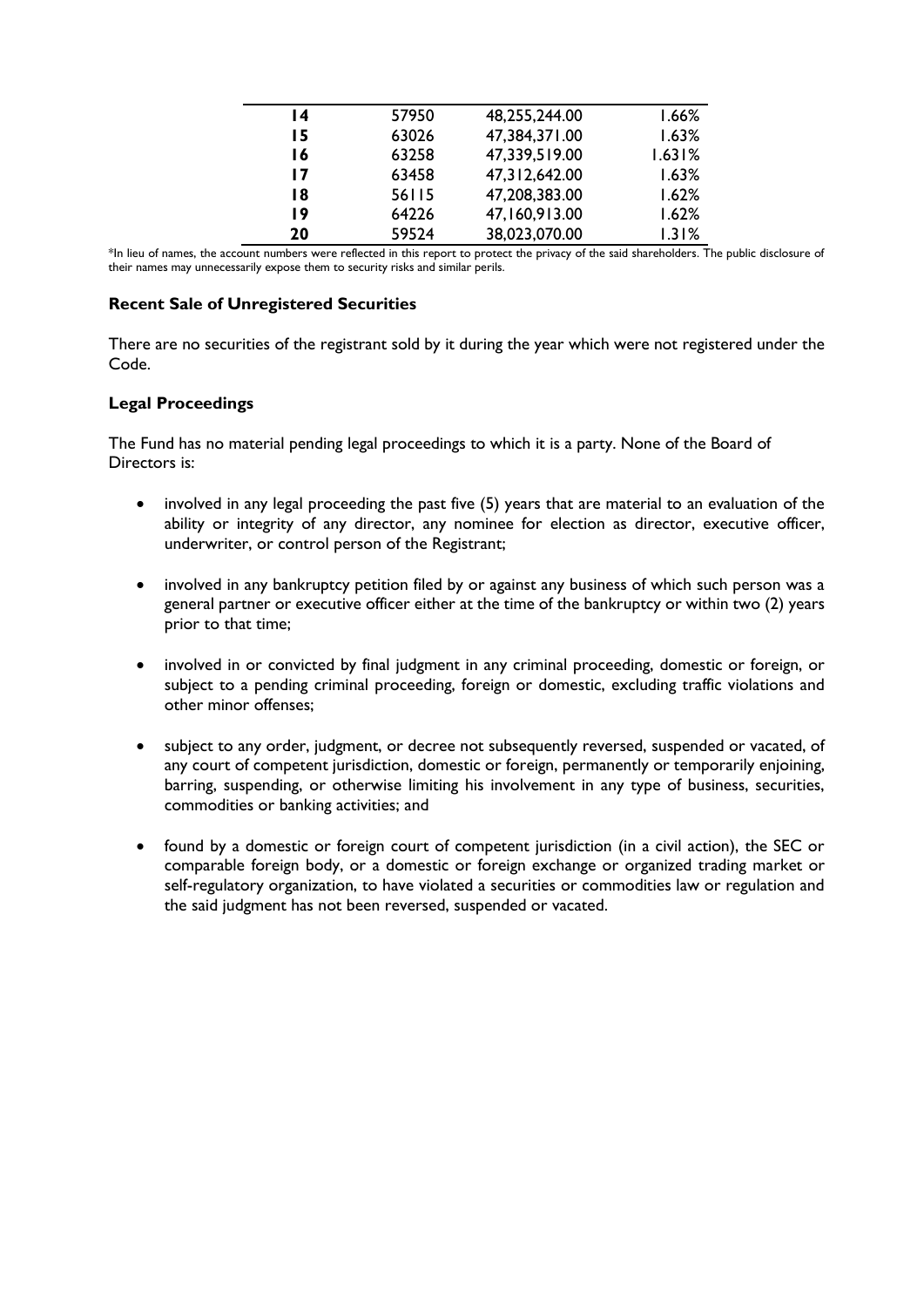### **PART IV - MANAGEMENT DISCUSSION AND ANALYSIS**

### **MANAGEMENT'S DISCUSSION AND ANALYSIS OF FINANCIAL CONDITION AND RESULTS OF OPERATIONS**

The Fund's Statements of Financial Position and Statements of Comprehensive Income as of and for the period ended March 31, 2022, and years ended 2021, 2020 and 2019 are presented below:

#### **Statements of Financial Position**

#### FIRST METROAVE & LEARN MONEY MARKET FUND, INC. (An Open-End Mutual Fund Company) **INTERIM STATEMENTS OF FINANCIAL POSITION**

|                                                             | As of          |                                  |  |
|-------------------------------------------------------------|----------------|----------------------------------|--|
|                                                             |                | March 31, 2022 December 31, 2021 |  |
|                                                             | (Unaudited)    | (Audited)                        |  |
| <b>ASSETS</b>                                               |                |                                  |  |
| Cash and cash equivalents                                   | P538,385,496   | P502,601,876                     |  |
| Financial assets at fair value through profit or loss       | 59,970,000     | 374.880.469                      |  |
| Financial assets at amortized cost                          | 2,475,166,785  | 1,809,191,243                    |  |
| Receivables                                                 | 8,760,709      | 88,474,510                       |  |
| Other Assets                                                | 159.884        | 159,884                          |  |
| <b>TOTAL ASSETS</b>                                         | P3,082,442,874 | P2.775.307.982                   |  |
| <b>LIABILITIES AND EQUITY</b>                               |                |                                  |  |
|                                                             |                |                                  |  |
| <b>LIABILITIES</b><br>Accounts payable and accrued expenses | P4.901.694     | P4.514.337                       |  |
|                                                             |                |                                  |  |
| <b>EQUITY</b>                                               | 954,277        | 954,277                          |  |
| Capital stock<br>Additional paid-in capital                 | 94,055,822     | 94,055,820                       |  |
| Deposits for future stock subscriptions                     | 2,940,608,318  | 2,641,248,626                    |  |
| Retained earnings                                           | 41,922,763     |                                  |  |
|                                                             | 3,077,541,180  | 34.534,922<br>2,770,793,645      |  |

#### **Statements of Comprehensive Income**

# FIRST METROAVE & LEARN MONEY MARKET FUND, INC.<br>(An Open-End Mutual Fund Company) **INTERIM STATEMENTS OF COMPREHENSIVE INCOME**

|                                     | For the Period Ended March 31<br>(Unaudited) |             |
|-------------------------------------|----------------------------------------------|-------------|
|                                     | 2022                                         | 2021        |
| <b>INVESTMENT INCOME</b>            |                                              |             |
| Interest income                     | P <sub>15</sub> ,119,059                     | P7,752,499  |
| Trading and securities gain (loss)  | 142,771                                      | (1,661,389) |
|                                     | 15, 261, 831                                 | 6.091.110   |
| <b>OPERATING EXPENSES</b>           |                                              |             |
| Management and retainer's fees      | 4,126,282                                    | 2,109,522   |
| <b>Taxes and licenses</b>           | 2,619,490                                    | 1,198,483   |
| Fund admin fees                     | 128,946                                      |             |
| Directors' and officers' fees       | 101,493                                      | 112,493     |
| Professional fees                   | 46,548                                       | 46,548      |
| Custodian and clearing fees         | 39,206                                       | 39,206      |
| Miscellaneous expenses              | 12,075                                       | 48,725      |
|                                     | 7,074,040                                    | 3.554.976   |
| <b>INVESTMENT INCOME BEFORE TAX</b> | 8,187,791                                    | 2,536,134   |
| <b>PROVISION FOR FINAL TAX</b>      | 799,951                                      | 89,916      |
| NET INVESTMENT INCOME/TOTAL         |                                              |             |
| <b>COMPREHENSIVE INCOME*</b>        | P7.387.840                                   | P2.446.218  |
| <b>EARNINGS PER SHARE</b>           | P0.0026                                      | P0.0017     |

"There are no other comprehensive income items for the period ended March 31, 2022 and 2021.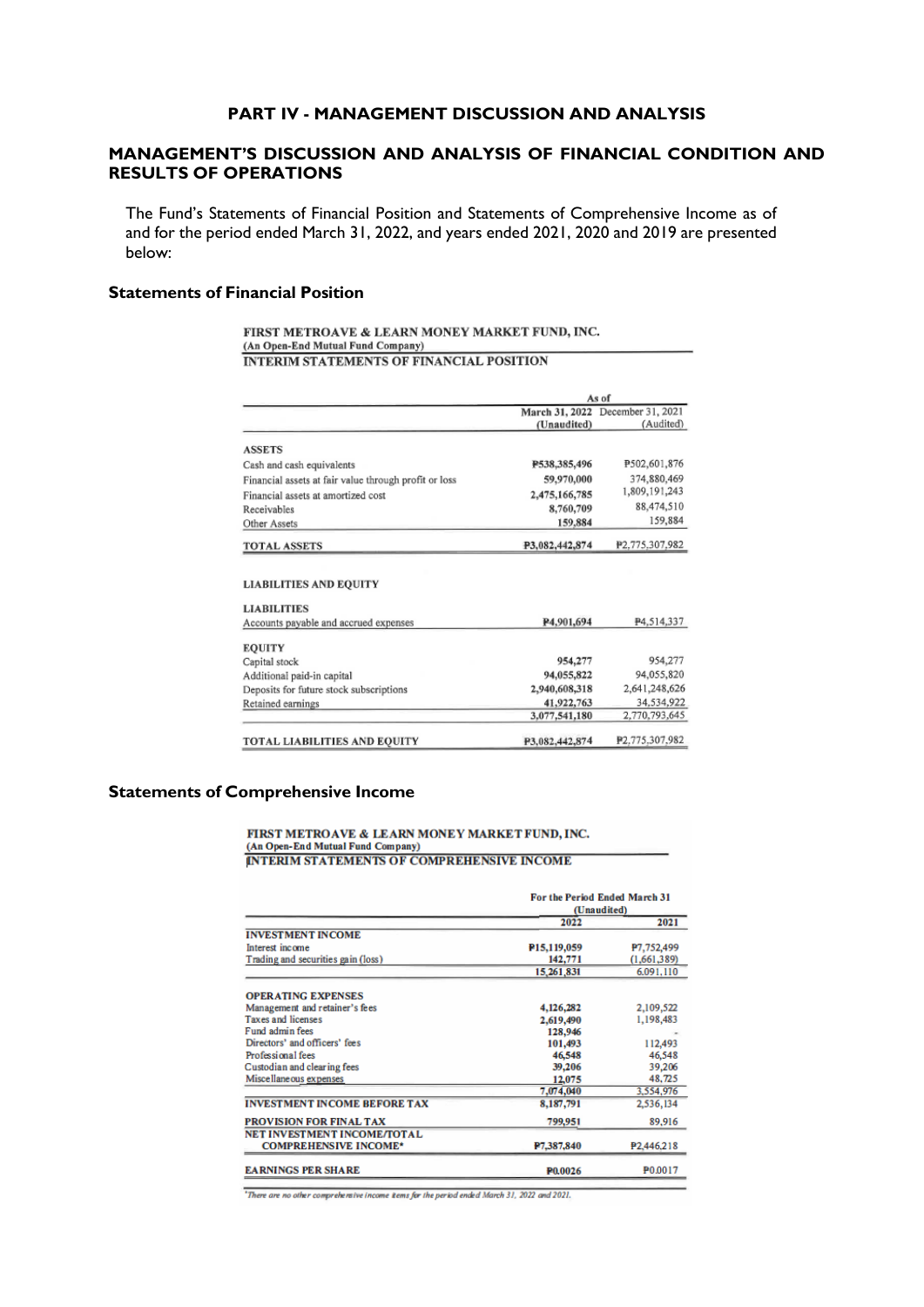### *Financial Position*

As of March 3 I, 2022, the Fund's total assets ended at P3.08 billion, higher by I I.07% or P307.13 million from P2.78 billion as of December 31, 2021. Total liabilities increased by P0.39 million from P4.51 million to P4.90 million as of reporting date. The changes in total assets and liabilities are primarily due to the movements in the following accounts:

### *a) Cash and cash equivalents*

This account consists of the Fund's savings and checking accounts and time deposits in local banks. Cash in banks earn interest at the respective bank deposit rates. Time deposits bear annual interest rates ranging from 2.75% to 2.80% and 0.50% to 7.10% in 2022 and 2021, respectively. The increase of 7.12% or P35.78 million from P502.60 million to P538.39 million was due to higher receipt of funds for subscriptions during the period.

### *b) Financial assets*

Financial assets at FVTPL consists of investments in government securities and private debt securities. The decrease of 84.00% or P314.91 million from P374.88 million to P59.97 million was mainly due to sales during the period. As of March 31, 2022 and December 31, 2021, this account include fair value loss of P0.51 million and P0.14 million, respectively.

Financial assets at Amortized Cost consists of investments in government securities and private debt securities. The increase of 36.81% or P665.98 million from Pl.81 billion to P2.48 billion was due to additional purchases during the period.

### *c) Receivables*

Receivables comprised of accrued interest receivables and other receivables. The increase of  $P83.64$  million from P4.84 million to P88.48 million this year was mainly caused by higher due from unitholders as of reporting date.

### *d) Accounts payable and accrued expenses*

Accounts payable and accrued expenses consisting of accounts payable, payable to FAMI, accrued expenses, withholding tax and documentary stamp tax (DST) payable of the Fund. The increase of 8.58% or P0.39 million from P4.51 million to P4.90 million was mainly due to higher other payables.

### *e) Equity*

The Fund's equity is comprised of its capital stock, additional paid-in capital, deposit for future subscription and retained earnings. The increase of P306.75 million or 11.07% from P2.77 billion to P3.08 billion was mainly due to the net subscriptions and net income recognized during the year.

*Capital Stock* as of March 31, 2022 remained at P0.95 million. The Fund's authorized capital stock remained at Pl.00 million divided into 100.00 million redeemable common shares with par value of PO.01 per share. As of March 31, 2022 and December 31, 2021, the total issued and outstanding shares were 2,901,666,469 and 2,618,935,502, respectively, while the total number of holders of redeemable common shares is 549 and 407, respectively.

*Additional paid-in capital* as of March 31, 2022 remained at P 94.06 million.

*Deposit for future subscription* increased by I I .33% or P299.36 million from P2.64 billion to P2.94 billion mainly due to receipt of subscriptions during the period.

*Retained earnings* increased by P7.39 million or 21.39% from P34.53 million to P41.92 million due to the results of operations recognized during the year.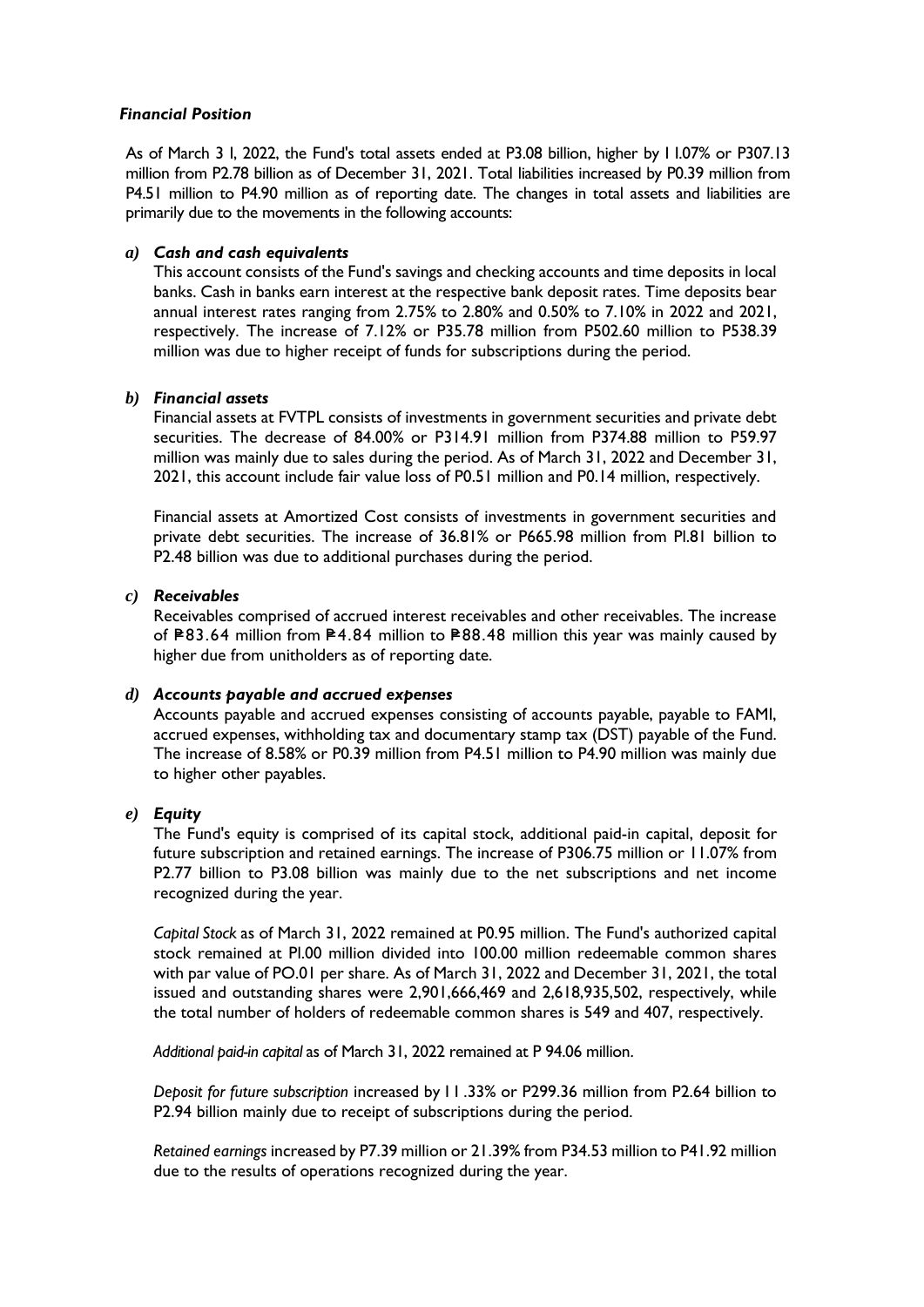### *Results of Operations*

For the period ended March 31, 2022, the Fund realized a net income of P7.39 million, higher by 202.01% or P4.94 million from last year's net income of P2.45 million. Detailed discussions on the changes in the statement of income accounts are as follows:

### *a) Fair value gain (loss) on financial assets at/air value through profit or loss*

This account pertains to realized and unrealized gain (loss) from sale and changes in fair value of investment in debt securities. The increase of 108.59% or Pl.80 million was mainly due to higher realized gain from the sale and result of changes in fair value of debt securities during the period.

### *b) Interest income*

This account consists of interest earned from investments in financial assets and cash and cash equivalents. The increase of 95.02% or P7.37 million from last year's P7.75 million to Pl5.12 million was mainly due to higher interest income recognized from financials assets at FVTPL during the period.

### *c) Management and retainer's fees*

This account includes management fees and retainer's fees. The increase of 95.60% or P2.02 million from P2.l l million to P4.13 million was mainly due to higher management fees relative to the increase in Fund's net assets during the year.

### *d) Taxes and licenses*

This account pertains to taxes other than income tax, such as DST and local taxes. The increase of Pl.42 million or 118.57% from last year's Pl.20 million to P2.62 million was mainly due to higher taxes paid during the period.

### *e) Fund Admin fees*

The account totaled P0.13 million from last year's which pertains to payment of the fund admin fee during the period.

### *f) Custodian and clearing fees*

This account totaled P0.04 million and this pertains to fees paid to the custodian of the Fund during the period.

### *g) Directors' and officers' fees*

This account totaled P0.I0 million and this pertains to per diem of the Fund's officers and directors during board meetings and annual stockholders' meeting. The decrease of 9.78% or P0.01 million was due to lower attendees during the period.

### *h) Professional fees*

This account totaled P0.05 million and this represents audit fees and other professional fees incurred by the Fund during the period.

### *i) Miscellaneous fees*

This account decreased by P0.04 million or 75.22% from P0.05 million to P0.01 million mainly due to lower membership fee and dues and bank charges paid by the Fund during the period.

## **2021**

### *Financial Position*

The Fund ended the year 2021 with total assets at  $P2.78$  billion, higher by P $1.26$  billion or 83.11% from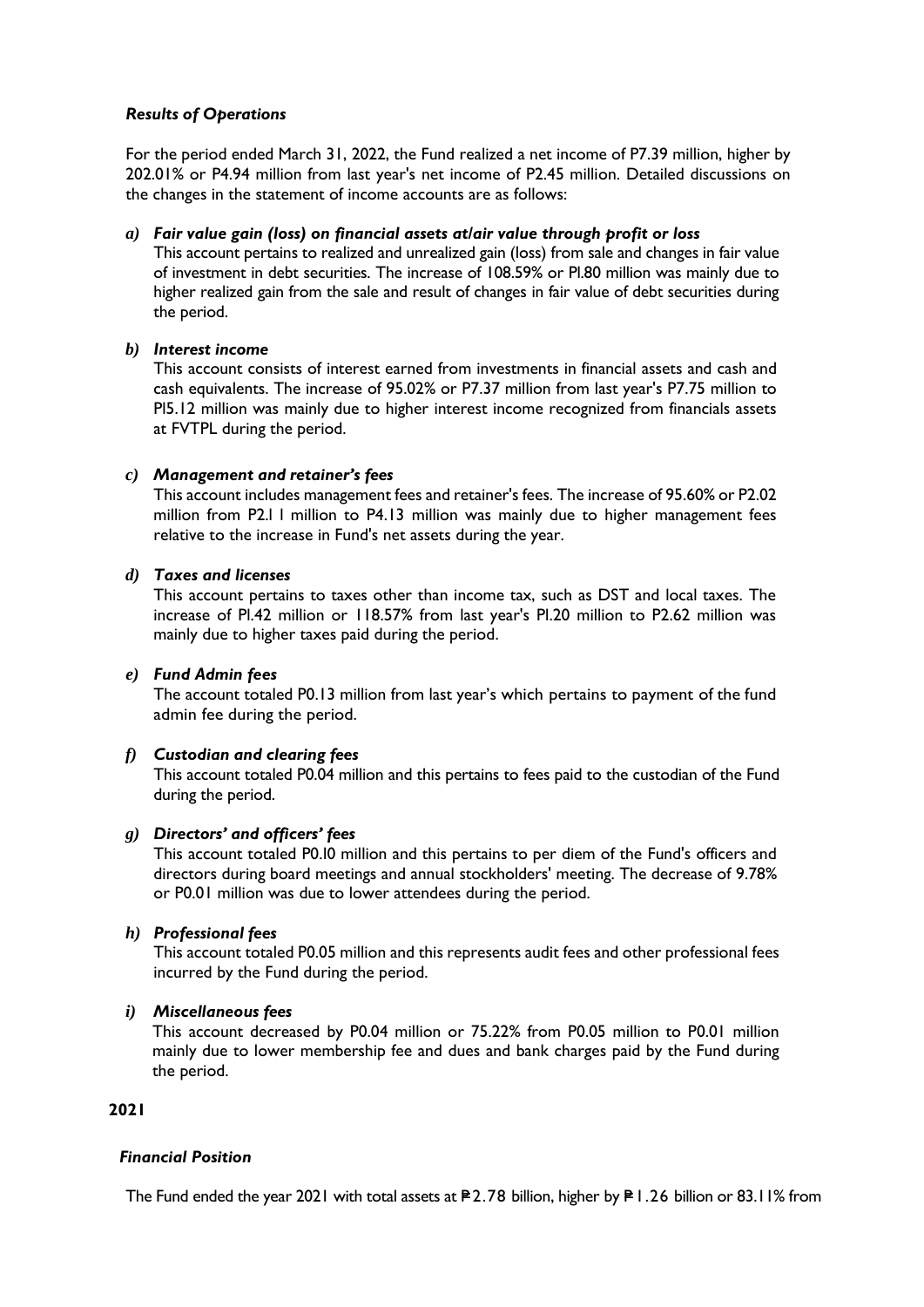P1.52 billion last year. Total liabilities went down by P77.42 million or 94.49% from P81.94 million to  $P$ 4.51 million this year.

The changes in total assets and liabilities are primarily due to the movements in the following accounts:

### *a) Cash and cash equivalents*

This account represents the Fund's cash in bank, time deposits and short-term placements. Cash in banks earn interest at the respective bank deposit rates. Time deposits earn an annual interest ranging from 0.13% to 2.25% in 2021 and 2020. The increase of P98.85 million or 24.48% from P403.75 million to P502.60 million was due to higher time deposits as of reporting date.

### *b) Financial assets*

*Financial assets at FVTPL* consists of investments in government securities and private debt securities. Government debt securities bears annual interest rate ranging from 3.25% to 4.625%. The increase of  $P18.64$  million or 5.23% was mainly due to purchases during the year. This account include fair value gain of  $R_0$ . 14 million and  $R_1$ .67 million in 2021 and 2020, respectively.

*Financial assets at amortized cost* consists of investments in government securities and private debt securities. Private debt securities bear annual interest rates of 2.50% to 6.84% with maturity of three (3) years while government debt securities bears annual interest rates ranging from nil to 2.375% and nil to 4.38% in 2021 and 2020, respectively, with maturity of one (1) year to three (3) years in 2021 and one (1) year to seven (7) years in 2020. The increase of P1.09 billion or 150.98% from P720.84 million to P1.81 billion was due to additional purchases during the year.

#### *c) Short term investment*

This pertains to short-term time deposit which resulted to nil in 2021 and  $E$ 30.00 million with 1.50% interest rate in 2020.

#### *d) Receivables*

Receivables comprised of accrued interest receivables and other receivables. The increase of  $P83.64$  million from P4.84 million to P88.48 million this year was mainly caused by higher due from unitholders as of reporting date.

#### *e) Other assets*

This account amounted to P0.16 million as of December 31, 2021.

#### *f) Accounts payable and accrued expenses*

Accounts payable and accrued expenses consisting of accounts payable, payable to FAMI, accrued expenses, withholding tax and documentary stamp tax (DST) payable. The decrease of P77.42 million or 94.49% from P81.94 million to P4.51 million was mainly due to lower accounts payable due to unclaimed redemption this year.

### *g) Equity*

The Fund's equity is comprised of its capital stock, additional paid-in capital, deposit for future subscription and retained earnings. The increase of  $\textless$  P1.34 billion or 93.26% from  $PI.43$  billion to P2.77 billion was mainly due to the net subscriptions and net income recognized during the year.

*Capital Stock* ended at P0.95 million, lower by P12.72 million or 93.02% from last year's  $PI3.68$  million, mainly due to net redemptions during the year. The Fund's authorized capital stock remained at  $P1.00$  million divided into 100.00 million redeemable common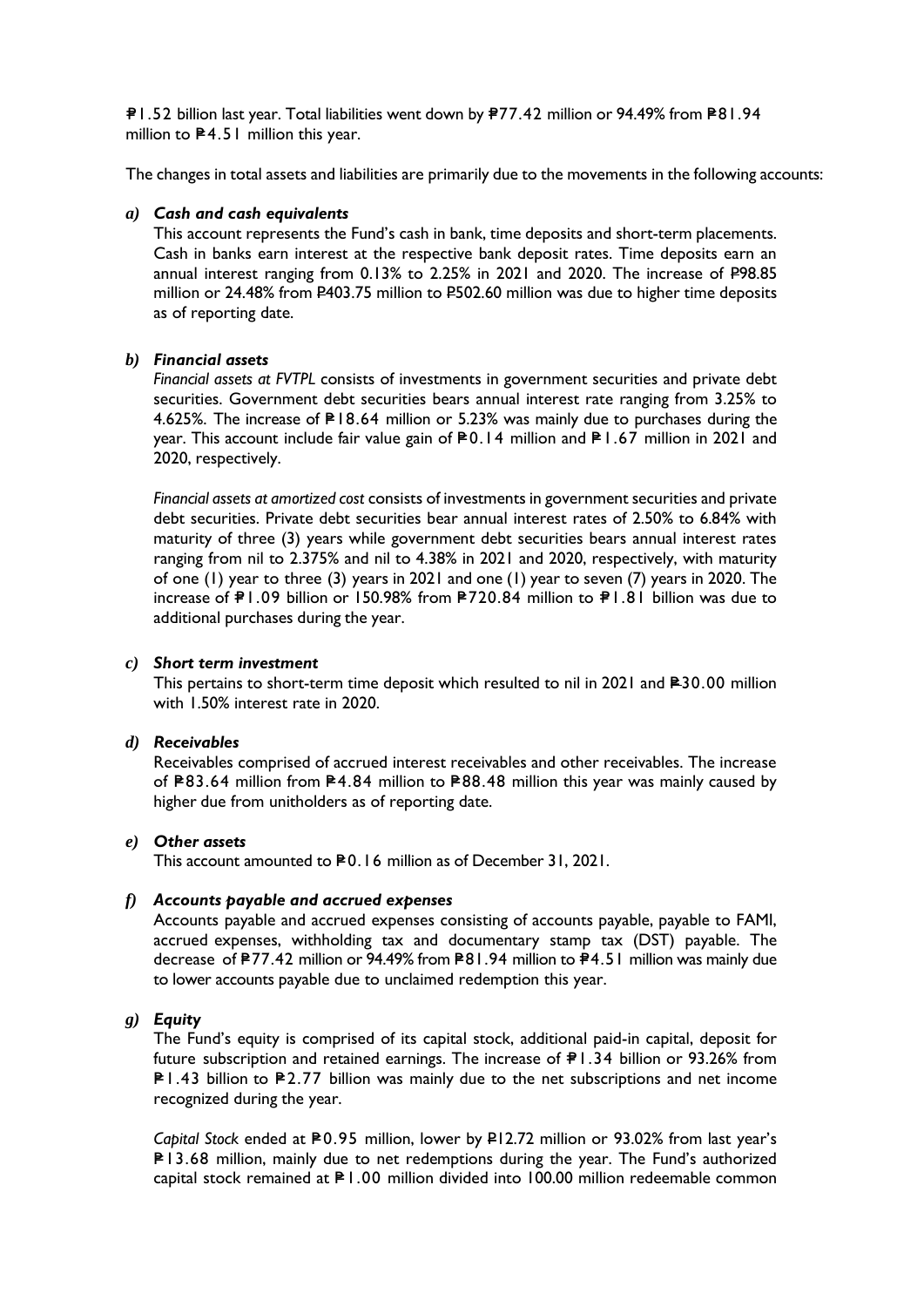shares with par value of P0.01 per share. As of December 31, 2021 and 2020, the total issued and outstanding shares were 95,427,739 and 1,367,917,806, respectively, while the total number of holders of redeemable common shares is 501 and 277, respectively.

*Additional paid-in capital* decreased by  $P1.31$  billion or 93.29% from P $1.40$  billion to  $P0.09$ billion mainly due to net redemptions during the year.

*Deposit for future subscription totaled #2.64 billion representing 2.52 billion shares during* the year.

*Retained earnings rose by P* 16.64 million or 93.02% due to the results of operations recognized during the year.

### *Results of Operations*

For the year ended December 31, 2021, the Fund realized a net income of  $P17.89$  million, an increase of  $\textsf{\#4.93}$  million or 38.01% from last year's net income of  $\textsf{\#12.96}$  million.

The highlights of the results of operations for the year are as follows:

#### *a) Interest income*

This account consists of interest earned from investments in financial assets and cash and cash equivalents. The increase of  $P15.51$  million or 74.85% from last year's P20.72 million to P36.23 million was mainly due to higher level of Fund's investments in financial assets during the year.

#### *b) Trading and securities gain (loss)*

This account totaled P0.14 million gain this year and this pertains to unrealized gain from changes in fair value of investment in debt securities during the year. The decrease of P1.53 million or 91.83% was mainly due to higher trading gain recognized last year.

#### *c) Miscellaneous income*

This account resulted to P0.01 million for the year 2021.

#### *d) Management and retainer's fees*

This account includes management fees and retainer's fees of the Fund. The  $P$  6.84 million or 163.26% increase from  $\blacktriangleright$ 4.19 million to  $\blacktriangleright$ 11.03 million was mainly due to higher management fees relative to the increase in Fund's net assets during the year.

#### *e) Taxes and licenses*

This account pertains to taxes other than income tax, such as DST and local taxes. The decrease of P0.04 million or 16.27% from last year's P0.28 million to P0.23 million was mainly due to lower taxes paid during the year.

### *f) Custodian and clearing fees*

This account remained at P0.16 million for 2021 and 2020.

### *g) Directors' and officers' fees*

This account pertains to per diem of the BOD and officers during annual stockholders' meeting and board meetings. The decrease of  $\text{\texttt{P}}0.27$  million or 74.80% from last year's  $\text{\texttt{P}}0.37$ million to  $P$ 0.09 million was mainly due to lower per diem paid during the year.

#### *h) Professional fees*

This account remained at P0.06 million for the year 2021 and 2020.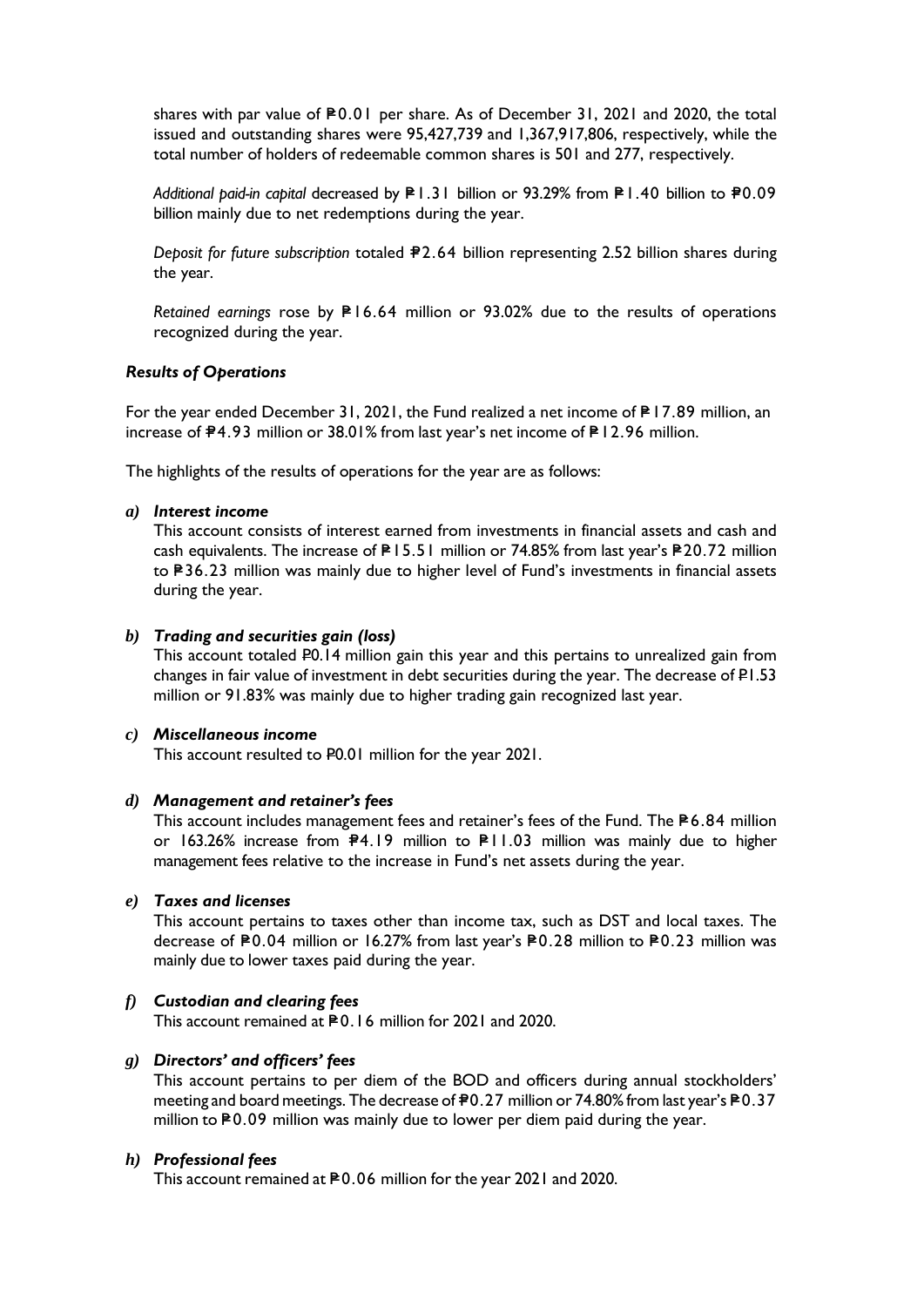### *i) Brokerage fees*

This account resulted from nil in 2020 to P0.03 million in 2021.

### *j) Miscellaneous fees*

This account consists of membership fee and dues, postage and mailing fees and bank charges paid by the Fund. The decrease of P0.01 million or 4.68% from last year's P0.24 million to P0.23 million was due to lower miscellaneous expenses incurred during the year.

## **2020**

### *Financial Position*

The Fund ended the year 2020 with total assets at P1.52 billion, higher by P1.09 billion or 259.27% from P421.87 million last year. Total liabilities increased by P79.73 million from P2.20 million to P81.94 million during the year.

The changes in total assets and liabilities are primarily due to the movements in the following accounts:

### *a) Cash and cash equivalents*

This account represents the Fund's cash in bank, time deposits and short-term placements. Cash in banks earn interest at the respective bank deposit rates. Time deposits earn an annual interest ranging from 0.13% to 2.25% and from 0.50% to 7.10% in 2020 and 2019, respectively. The increase of P329.71 million or 445.30% from P74.04 million to P403.75 million was due to higher cash in bank balances this year.

### *b) Financial assets*

*Financial assets at FVTPL* consists of investments in government securities and private debt securities. Government debt securities bears annual interest rate ranging from nil to 5.75%. The increase of P139.95 million or 64.70% in 2020 was mainly due to acquisition during the year. These accounts include fair value gain of P1.67 million and P1.21 in 2020 and 2019, respectively.

*Financial assets at amortized cost* consists of investments in government securities and private debt securities. Private debt securities bear annual interest rates of 2.38% to 6.94% with maturity of three (3) years while government debt securities bear annual interest rates ranging from nil to 4.38% and 3.49% to 6.03% in 2020 and 2019, respectively, with maturity of one (1) year to seven (7) years in 2020 and one (1) year in 2019. The increase of P605.02 million or 522.40% from P115.81 million to P720.84 million was due to additional purchases during the year.

### *c) Short term investment*

This pertains to short-term time deposit amounting to P30.00 million with 1.50% interest rate in 2020 while in 2019 the fund has P13.00 million with 5.25% interest rate.

### *d) Receivables*

Receivables comprised of accrued interest receivables and other receivables. The increase of P2.11 million from P2.72 million to P4.84 million was mainly due to higher balances of accrued interest receivable from outstanding investments as of reporting date.

### *e) Accounts payable and accrued expenses*

Accounts payable and accrued expenses consisting of accounts payable, payable to FAMI, accrued expenses, withholding tax and documentary stamp tax (DST) payable. The increase of P79.73 million from P2.20 million to P81.94 million was mainly due to higher accounts payable due to unclaimed redemption and payable to FAMI this year.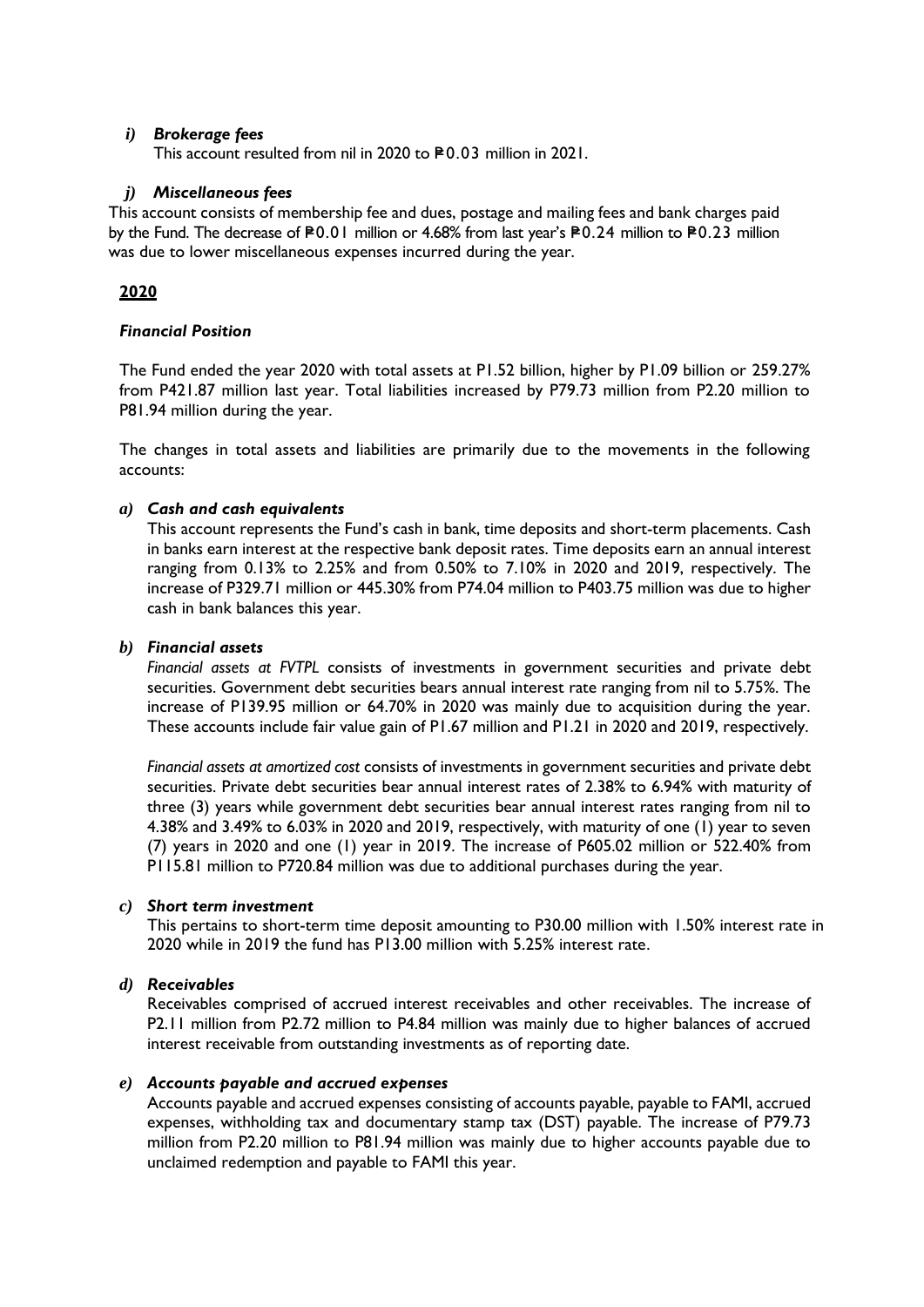## *f) Deposit for future subscription*

This account resulted to nil balance this year mainly because of issuance of outstanding DFFS this year.

### *g) Equity*

The Fund's equity is comprised of its capital stock, additional paid-in capital, deposit for future subscription and retained earnings. The increase of P1.01 billion or 241.63% from P419.67 million to P1.43 billion was mainly due to the net subscriptions and net income recognized during the year.

*Capital Stock* ended at P13.68 million, an increase of P12.69 million or 1283.30% from last year's P0.99 million, mainly due to net subscriptions during the year. The Fund's authorized capital stock remained at P1.00 million divided into 100.00 million redeemable common shares with par value of P0.01 per share. As of December 31, 2020 and 2019, the total issued and outstanding shares were 1,367,917,806 and 98,887,655, respectively, while the total number of holders of redeemable common shares is 277 and 157, respectively.

*Additional paid-in capital* increased by P1.30 billion or 1336.18% from P97.58 million to P1.40 billion mainly due to net subscriptions during the year.

*Retained earnings* rose by P12.96 million due to the results of operations recognized during the year.

### *Results of Operations*

For the year ended December 31, 2020, the Fund realized a net income of P12.96 million, an increase of P5.29 million or 68.93% from last year's net income of P7.67 million.

The highlights of the results of operations for the year are as follows:

### *a) Interest income*

This account consists of interest earned from investments in financial assets and cash and cash equivalents. The increase of P6.26 million from last year's P14.47 million to P20.72 million was mainly due to higher level of Fund's investments in financial assets during the year.

### *b) Trading and securities gain (loss)*

This account totaled P1.67 million gain this year and this pertains to unrealized gain from changes in fair value of investment in debt securities during the year.

### *c) Management and retainer's fees*

This account includes management fees and retainer's fees. The P2.39 million or 132.17% increase from P1.81 million to P=4.19 million was mainly due to higher management fees relative to the increase in Fund's net assets during the year.

### *d) Directors' and officers' fees*

This account pertains to per diem of the BOD and officers during annual stockholders' meeting and board meetings. The increase of P0.05 million or 15.78% from last year's P0.32 million to P0.37 million was mainly due to higher per diem paid during the year.

### *e) Custodian and clearing fees*

This account totaled P0.16 million, 8.32% lower than last year's P0.17 million mainly due to lower fees paid to the custodian of the Fund.

### *f) Professional fees*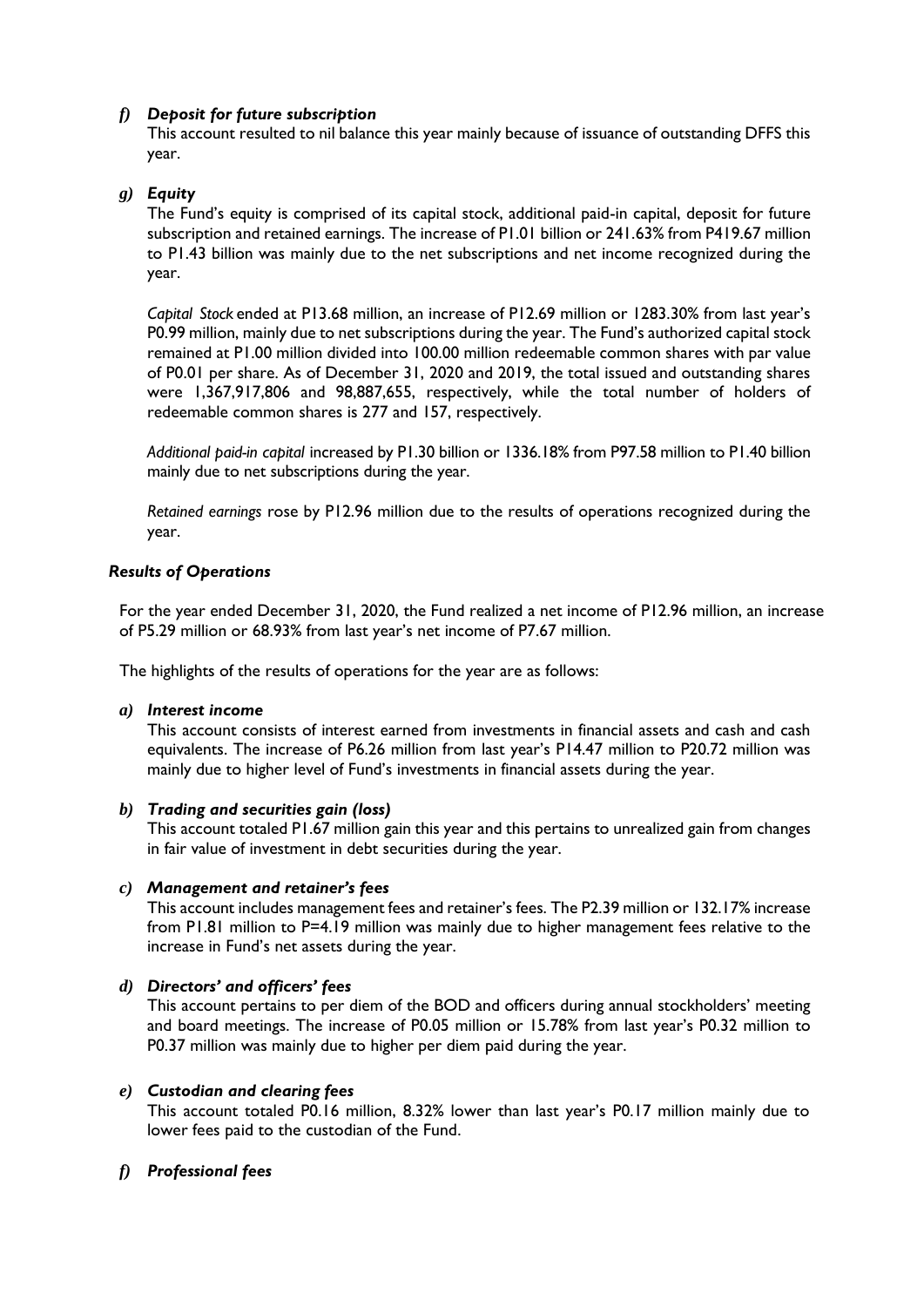This account decreased by P0.09 million or 60.87% from last year's P0.14 million to P0.06 million this year mainly due to lower professional fees incurred during the year.

#### *g) Taxes and licenses*

This account pertains to taxes other than income tax, such as DST and local taxes. The increase of P0.17 million or 164.15% from last year's P0.10 million to P0.28 million was mainly due to higher taxes paid during the year.

#### *h) Miscellaneous fees*

This account consists of membership fee and dues, postage and mailing fees and bank charges paid by the Fund. The increase of P0.05 million or 27.44% from last year's P0.19 million to P0.24 million was due to higher miscellaneous expenses incurred during the year.

### **Plan of Action**

FAMI is licensed by SEC to act as Investment Company Adviser/Manager, Administrator and Principal Distributor of mutual funds.

Being the principal distributor of the Fund's shares of stock, it intends to increase its marketing network and accredit sub-dealers or agents to sell the Fund's share.

#### **Subsequent Events**

There were no material subsequent events that occurred after the year ended December 31, 2021.

#### **Other Matters**

The Fund Manager is not aware of any event and/or uncertainties that:

- will have a material impact on liquidity
- will trigger direct or contingent obligation that is material to the Fund including any default or acceleration of obligation
- will have an impact on all material off-balance sheet transactions, arrangement, obligations and other relationships of the Fund
- is a significant element of income or loss that did not arise from the Fund's continuing operations
- there are no material commitments for capital expenditures during the past year and in the subsequent year.

### **DISCUSSION OF KEY PERFORMANCE INDICATORS**

The Fund has identified the following as its key performance indicators - performance vs. benchmark, net income and market share. The Fund was incorporated on March 1, 2018. It seeks to provide a high level of current income that is consistent with the preservation of capital and liquidity.

FAMI serves as its Investment Company Adviser, Administrator and Principal Distributor. With the SEC's approval of FAMI's license to act as such on September 6, 2005, active management of the Fund's assets was initiated during the latter part of the same month with the objective to consistently outperform its benchmark and achieve a sizable net income.

The Fund has an initial paid-up capitalization of P1.00 million which translates to a minimal share in the mutual fund industry (under the money market fund category).

The Fund has identified the following as its key performance indicators: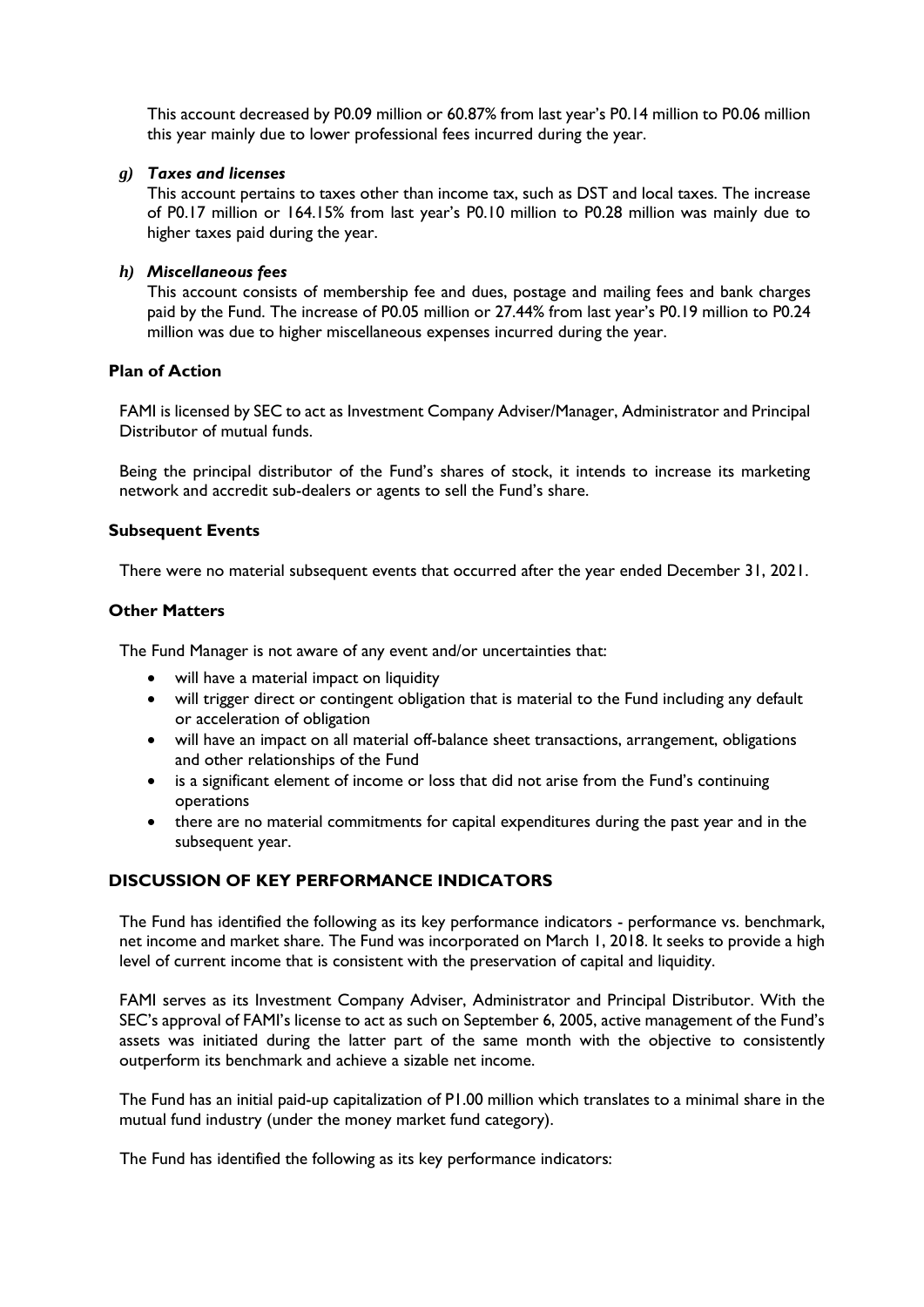- *Net Asset Value Per Share* Net Asset Value per share increased from Pl.0580 as of December 31, 2021 to Pl.0606 as of March 31, 2022. The Fund's average daily NAV rose by 56.16% or Pl.07 billion from Pl .91 billion in December 31, 2021 to P2.98 billion as of March 31, 2022.
- *Sales for the period ended* The Fund's total sales of P845.75 million for the period ended March 31, 2022 was 38.12% or P233.43 million higher than P 612.32 million sales same period last year.
- *Redemptions for the period ended* The Fund's total redemptions of P546.39 million this year was Pl44.49 million or 35.95% higher than P401.90 million redemptions same period last year.
- *Net Income vs. Benchmark* The Fund earned a net income of P7.39 million this year. This was 202.01% higher compared to P2.45 million net income same period last year.
- *Market Share vs. Benchmark* As of March 31, 2022, the Fund garnered 1.63% share in the Money Market Funds category while 0.68% share among all mutual funds in terms of net assets. On the basis of account holders, the Fund has 549 account holders or 0.59% of the total accounts in the Money Market Funds category.

### **FINANCIAL SOUNDNESS INDICATORS**

|                                          |                                                                                    | As of March 31 |          |
|------------------------------------------|------------------------------------------------------------------------------------|----------------|----------|
| Performance Indicator                    | Formula                                                                            | 2022           | 2021     |
| Current/Liquidity Ratio<br>ā.            | 6968.75%<br><b>Total Current Assets</b><br><b>Total Current Liabilities</b>        |                | 1580.25% |
| Solvency Ratio<br>b.                     | <b>Total Liabilities</b><br><b>Total Assets</b>                                    | 0.16%          | 1.30%    |
| Debt to Equity Ratio<br>c.               | <b>Total Liabilities</b><br><b>Total Equity</b>                                    | 0.16%          | 1.31%    |
| d. Asset to Equity Ratio                 | <b>Total Assets</b><br><b>Total Equity</b>                                         | 100.16%        | 101.31%  |
| Interest Rate Coverage Ratio<br>e.       | Income before Interest<br>Expense and Tax<br>Interest Expense                      | NA             | NA       |
| f.<br>Return on Equity                   | Net Income after Tax<br>Average Capital                                            | 1.01%          | 0.64%    |
| Return on Assets<br>g,                   | Net Income after Tax<br>Average Total Assets                                       | 1.01%          | 0.61%    |
| Net Profit Margin Ratio<br>h.            | Net Income<br>Net Interest Income and<br>Operating Income                          | 48.41%         | 40.16%   |
| i.<br>Net Asset Value (NAV) Per<br>Share | NAV Attributable to Holders<br>of Redeemable Shares<br>Number of Redeemable Shares | 1.0606         | 1.0580   |